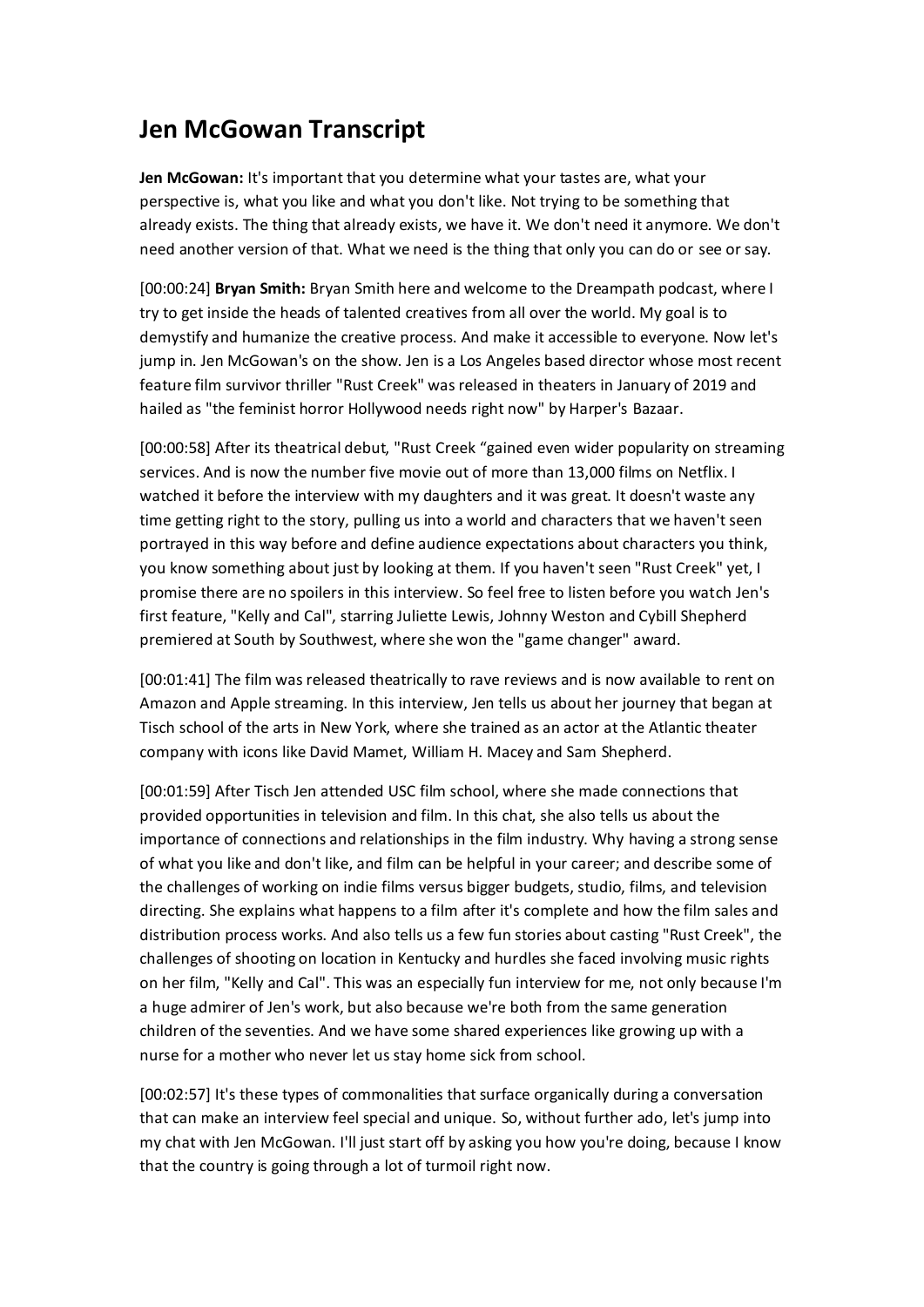[00:03:17] And I follow you on social media. I am totally with you in terms of your sentiment that I'm, I'm gleaning anyway, from your posts, and as a creative, I guess what I'm wondering is. How is the current political situation, affecting you creatively?

[00:03:35] **Jen McGowan:** Well, that's interesting. I think there's a few ways. One is I've definitely noticed my short-term memory is not working as well as usual, which I find really frustrating. I have always worked freelance in some capacity and worked from home a lot so that hasn't, you know, that there's not really a change there for me and I have a very disciplined day. So, I've, I've kept up with that. Obviously the, the social aspect is gone. You're not accidentally meeting people. You're not bumping into people, in places creatively.

[00:04:11] You know, I haven't, I've been okay. I think like the two days of the Capitol riots, I was just, I was just transfixed, you know, I, those days I did not work the day, I think the day of, and the day after, but otherwise I I've been able to work. I don't, I don't know why, but I've been grateful that I have, and I know that's not the case for everybody, and I think it very much depends on you know, who you are. How you deal with stress, how, you know, if, if you have experience with trauma or not, and a whole host of different factors, and whether it's personally affecting you, you know, lots of people were having personal deaths in their families at early on and, and some are only just now, so it's kind of an evolving situation.

[00:04:59] **Bryan Smith:** In addition to the political situation, we have the pandemic and, and the physical health of our loved ones and our work situation. Everyone is affected restaurant industry, the film industry.

[00:05:12] **Jen McGowan:** Yeah.

[00:05:12] **Bryan Smith:** I find, I mean, speaking for myself creatively or otherwise, any type of productivity has been diminished because of the current situation that we're in. You would think that if you're home more often, you would have more time to do things like be productive, but yeah, it's a real struggle.

[00:05:32] **Jen McGowan:** I've found it really hard to read, to read. Like I have to read a lot of scripts and I've found that tricky because it requires, you know, focus on a singular thing, I'm very good with when I have lots of stuff to do, but focusing on a singular thing is, is challenging for me, unless it's like one more shooting that I have found to be difficult.

[00:05:51] **Bryan Smith:** Yeah, I think the deep work is what's really challenging for me. Like you're saying, you know, one task where you have to have a concentration for any prolonged period of time, because I've always struggled with social media, but when social media is your source of news and there's so much happening, that is like an existential threat to our existence. It's like, you're constantly rationalizing, going to social media just to see what's happening.

[00:06:17] **Jen McGowan:** You know, and there's a weird disconnect too. There's a, as you say, there's this existential crisis happening in our country, but right now at this moment, at least as far as I can perceive you and I are physically safe and fine.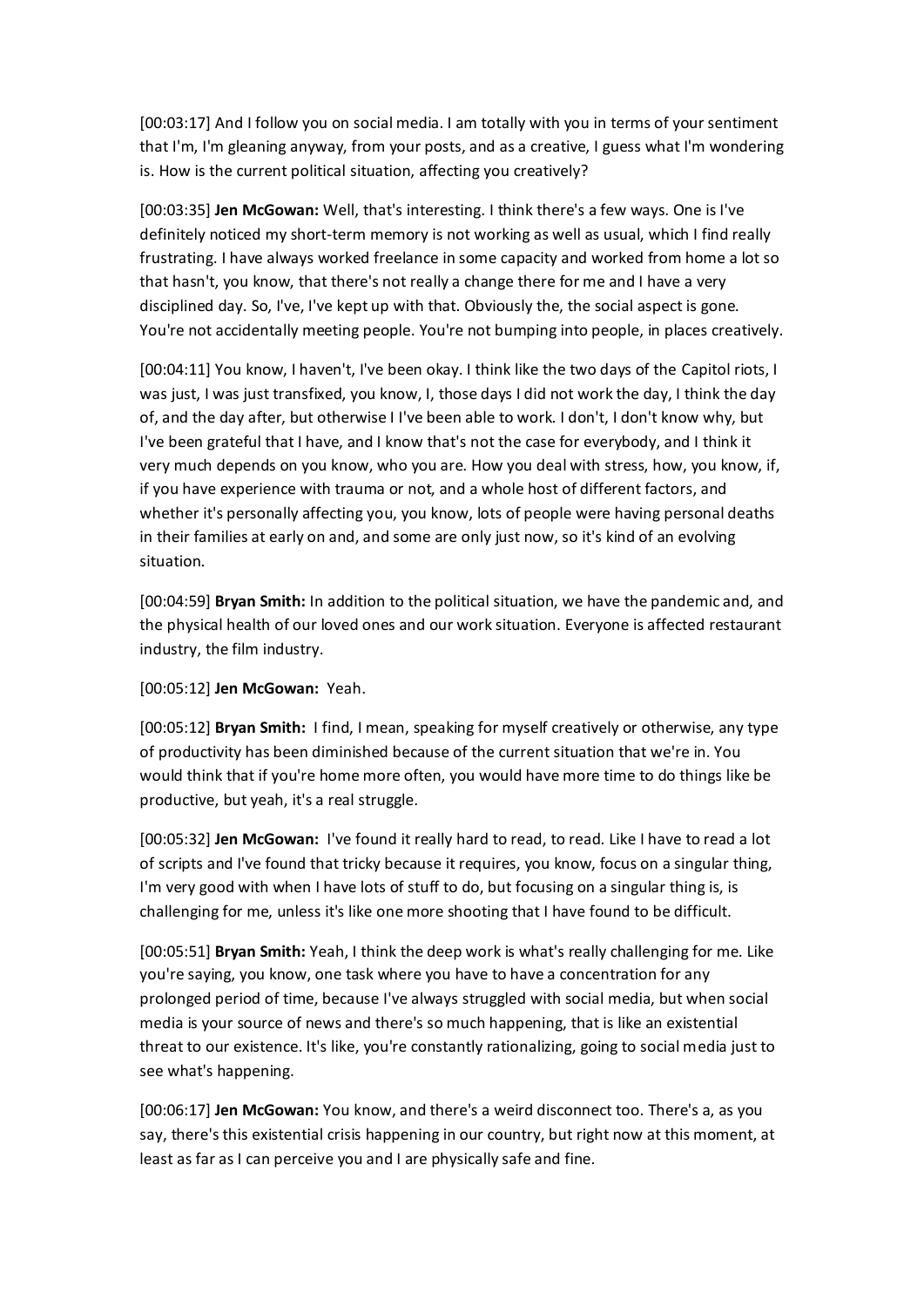[00:06:32] And those are, I think sometimes hard to have in your head at the same time. You know, it's, it's a lot to, to balance and figure out which one to focus on at which time. So that you're not overwhelmed, but also so that you don't check out. I think for me, at least I have always been very political, and I think it's reflected in my work. So, I guess it's a very fertile time in that regard.

[00:06:58] **Bryan Smith:** That's interesting that we are safe, yet we get into this fear rabbit hole of social media. And I think once you get into that fight or flight response, that's what I want to get out of. So, I can do the deeper work and read a book, or even a magazine article, like a new Yorker article or something like that, so that I can just feel normal again.

[00:07:21] **Jen McGowan:** Yeah. I really think it comes down to like, you know, mindfulness, meditation and things like focusing on okay. Right now. I am. Okay. I am safe. It doesn't mean I'm; I'm thriving. It doesn't mean I'm kicking ass, but I'm healthy, you know, and that, and by the way, that's not always the case for everybody. So that's actually quite a lot, I think, to be grateful for right now.

[00:07:44] **Bryan Smith:** Yeah, that's true. I noticed that on your filmography that you have a "Twilight Zone" episode and a "Purge" episode, were those filmed at all in the pandemic?

[00:07:55] **Jen McGowan:** No, they, the "Purge" was filmed in, I want to say it was August of last year in New Orleans. And then "Twilight Zone" was filmed in Vancouver, in January. So, our post was affected, but only the very, very end I got through my edit and it was just an ADR session I couldn't attend because that was like the first week where there was a shutdown, and nobody knew what we were dealing with. What was going on.

[00:08:24] **Bryan Smith:** So, what's happening right now in television and film in terms of the shutdown, and I know some projects are going, because I follow filmmakers on social media and you know, you see like Tom Cruise is doing some pretty radical stuff to keep things moving. But what are you finding in, what is your personal experience with this?

[00:08:44] **Jen McGowan:** So, I have been finding throughout this lockdown that I have been taking it, lots of meetings, lots of, general meetings, lots of meetings on open director assignments. What I have found is depending on the week or the month, depending on what's going on in the world and, you know, in LA specifically, which is where I am, people are feeling more competent to say, okay, we can commit to doing something in a few months or less. And you know, the meetings kind of ebb and flow accordingly.

[00:09:11] I've been reading lots of scripts. In terms of features, the features I think has, has maintained a steadiness, not in terms of production, but in terms of the meetings for future productions, television was a little crazier for the first couple of months. Production, I believe started up in August or September, generally for the industry and various things have gotten closed down because of, well, not outbreaks, they're not having outbreaks. I think that's something our industry is doing really well, actually. We're not having community spread on set, at least not the sets that are following the protocols. And I'm very happy about that. I wish the rest of the country would follow suit, but it's certainly making things a lot more expensive, a lot slower.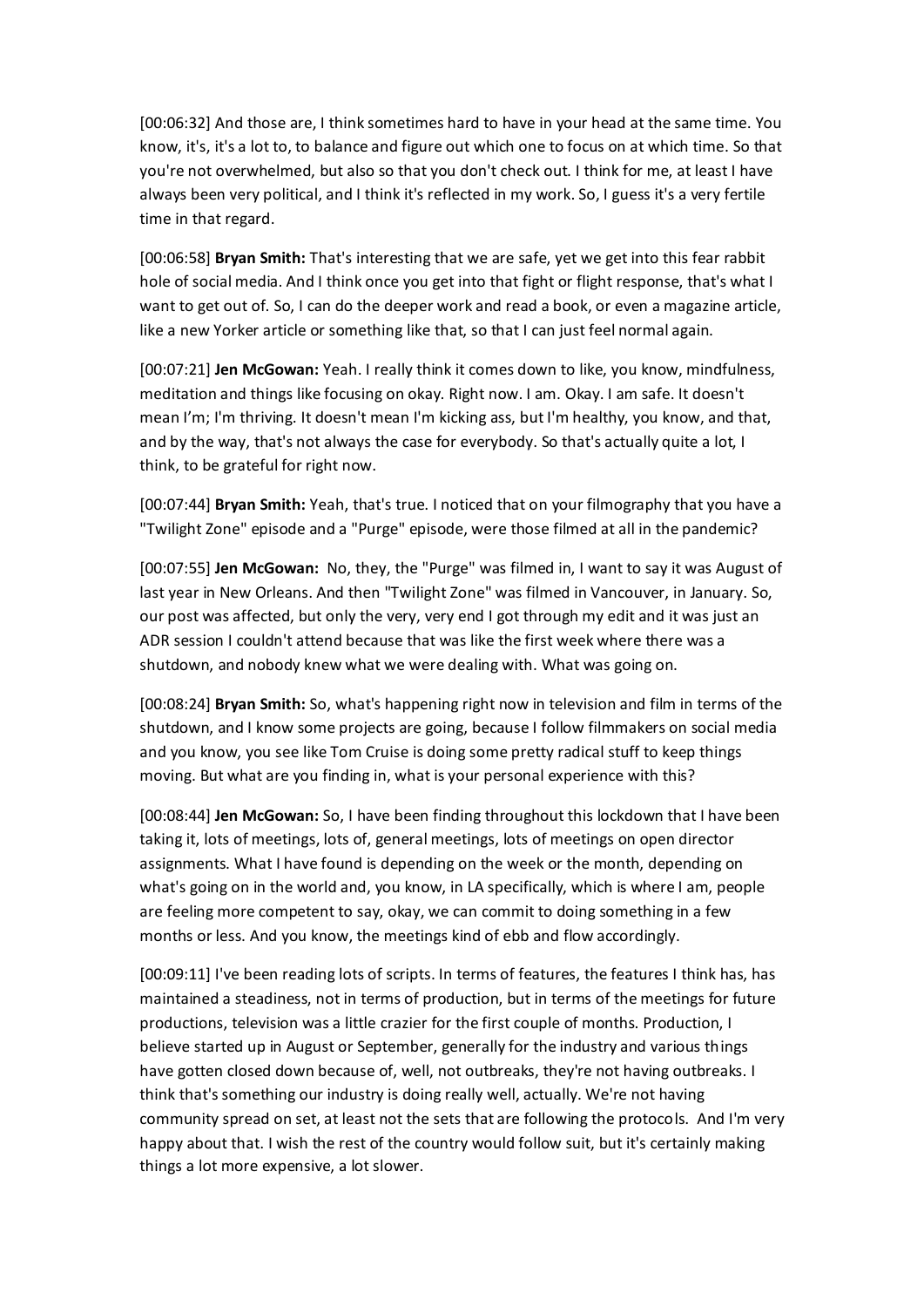[00:09:53] And I don't know how that's affecting indie film. I think that, it's probably quite a damaging.

[00:09:59] **Bryan Smith:** Are you seeing that the scripts that you're reading are trying to accommodate for the new challenges in a post COVID world?

[00:10:07] **Jen McGowan:** Not the content, not the stories like I'm not seeing stories, that take place during COVID I'm not seeing the story yet. I mean, I'm not seeing like people wearing masks in the film script. What I am seeing is production being more responsive to, "okay, this is something we can shoot now", versus "this is something we should save". For next year.

[00:10:29] **Bryan Smith:** Right. Yeah, that makes sense. I was thinking if I was a screenwriter, I certainly would not be writing any type of script that involved like a baseball stadium full of, you know, folks were going to shoot during a game or a concert or something like that, because I don't know logistically that that can be done in 2021 or maybe even 2022.

[00:10:49] Well,

[00:10:49] **Jen McGowan:** you know, the good thing about stuff like that, like those big crowd scenes, it does depend on and you know, sometimes those can be done because they're all, you know, VFX, I think what's really tricky is when you get into the more intimate crowd scenes or we get into combat or you get a fight or you get into, you know, intimate sex scenes and things like that. I think that's, what's really, the risk is right now, actually.

[00:11:12] **Bryan Smith:** So, how are you getting these scripts? Do you have an agent that sends you feature film scripts?

[00:11:18] **Jen McGowan:** I do. I have an agent and a manager, and that's where my work comes from now.

[00:11:24] **Bryan Smith:** And how many scripts do you get in a given month or week to review?

[00:11:29] **Jen McGowan:** It completely depends. I got for this week and I'm completely overwhelmed. So, I was like "Oh God." So, but you know, there's other times where I'll maybe get maybe one or two a month.

[00:11:42] **Bryan Smith:** You certainly have the chops and the reputation now with "Kelly and Cal" and "Rust Creek" as a powerful filmmaker and a storyteller when it comes to telling really vulnerable stories.

[00:11:55] I mean, with "Kelly and Cal", I watched that last night, by the way.

[00:11:58] **Jen McGowan:** Oh good, I hope you enjoyed it.

[00:12:00] **Bryan Smith:** Here's what I was surprised about with "Kelly and Cal". Yeah. I had not heard of the film until I researched you and looked at your filmography. And I was really kind of bummed out that I hadn't heard about it because it's so good.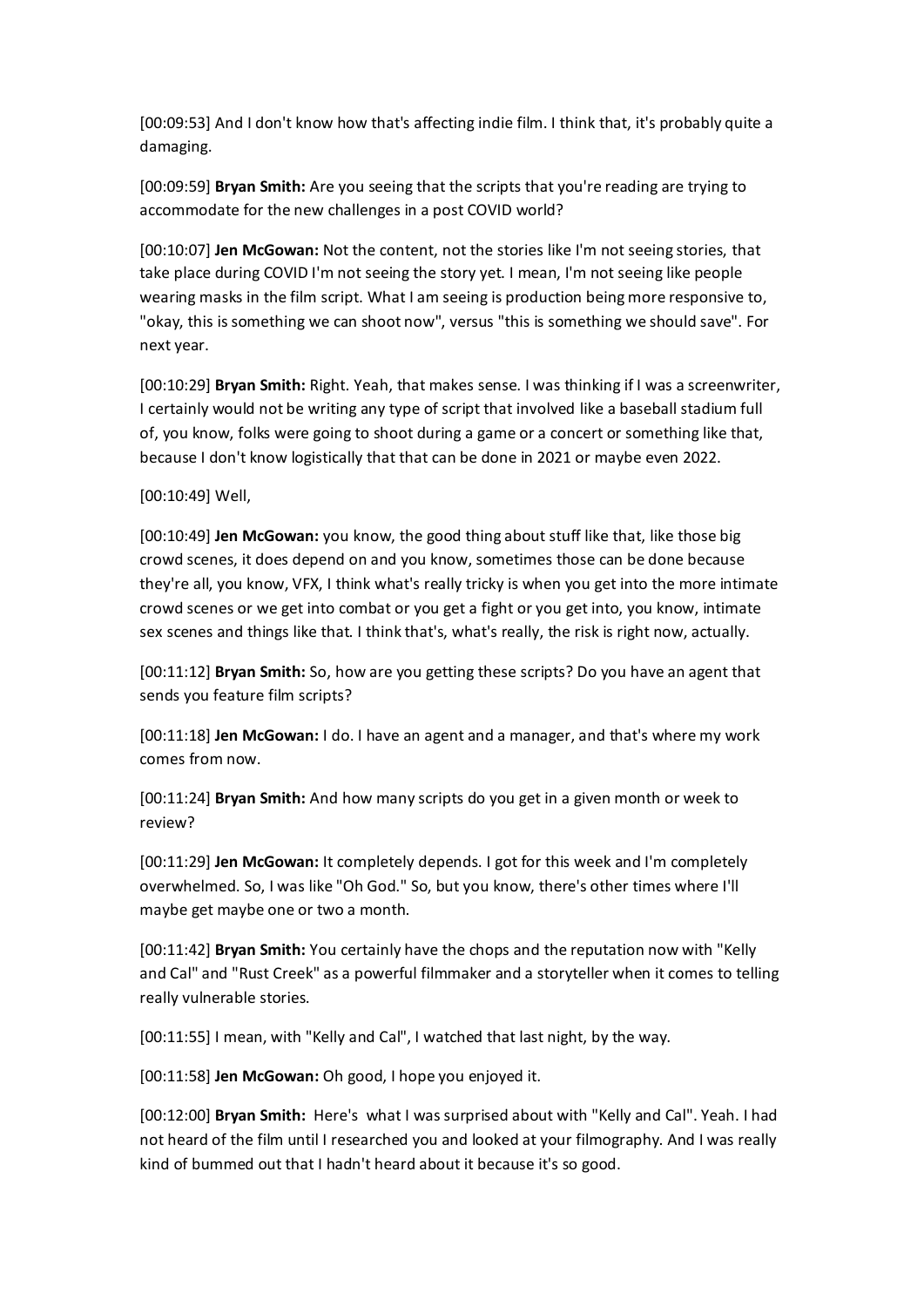[00:12:14] And it's like, why is it that a film that good and that touching and that unique too, you just don't see the combination of those two character archetypes coming together very often. Is it just there's too much content out there? I mean, this was 2014 when it came out.

[00:12:32] **Jen McGowan:** Still that's. Yeah, that's what I was going to say. I mean, look, it's variety of answers to that. One is the time, you know, when it came out, I kind of feel like we were a year too early before people were giving a shit about like, "Oh, women directors" you know? So I kinda missed that boat a little bit too early. Also, it's an indie film. I mean, we made that film from, you know, I think it was \$1.1 million, which means there's no PNA, there's no publicity and advertising none.

## [00:13:01] **Bryan Smith:** Right.

[00:13:02] **Jen McGowan:** So, you know, what we get is we get one shot at our premiere where we get to do some press and thank God for Juliette Lewis. Because I don't know if people know this, but, but on big studio, films, stars are contracted to do PNA, they must show up to do the marketing. Yeah. It's not the case on indie film, mostly because we can't afford to offer like, you know, someone money to say, Hey, in eight months from now, you have to come somewhere when you're probably shooting something else, so that, that doesn't happen so much within the film. So, you know, Juliet really made it a priority to come and promote the film. And she absolutely did not have to, and was certainly not contractually obligated to, and that is how we got the press that we did. Had she not been there? I don't think we would've got any press at all.

[00:13:49] So, you know, it has to do with what the press is interested in at that time, you know? Do you have an angle? You know, you kind of need an angle for them. It's the, it's the first whatever, or won the biggest, whatever, you know, they need a story. Right? Good film isn't enough.

[00:14:08] **Bryan Smith:** Yeah, that's interesting. And probably really frustrating as a filmmaker, as a director and a producer of this type of work, where you do great, I mean, you put together a film that really hits all the marks yet. It doesn't make it into a bigger audience.

[00:14:25] **Jen McGowan:** It was, aside from not reaching the audience for my career, I was shocked that I had to, you know, I didn't get reps until after "Rust Creek". So, you know, I had to do another feature and another indie feature not had to like I'm suffering, but like, I was surprised that that first feature didn't yield the results I was hoping for. So that was a hard, that was a little hard to swallow. But look, the number one thing you need to succeed in this industry, I think even more so than talent is resiliency. You have to be able to bounce back. You know, you take the hits and you feel them and you, you know, take all day to mourn something and then you move on.

[00:15:04] **Bryan Smith:** Right. Now logistical question about "Kelly and Cal". I noticed you used some music in the film and, pull up my notes here to look at the exact song. Cyndi Lauper. Yeah, Cindy Lauper "All Through the Night" and Brian Adams, "Everything I Do". And the Cyndi Lauper a song the first time it appeared in the movie was at the diner, but it was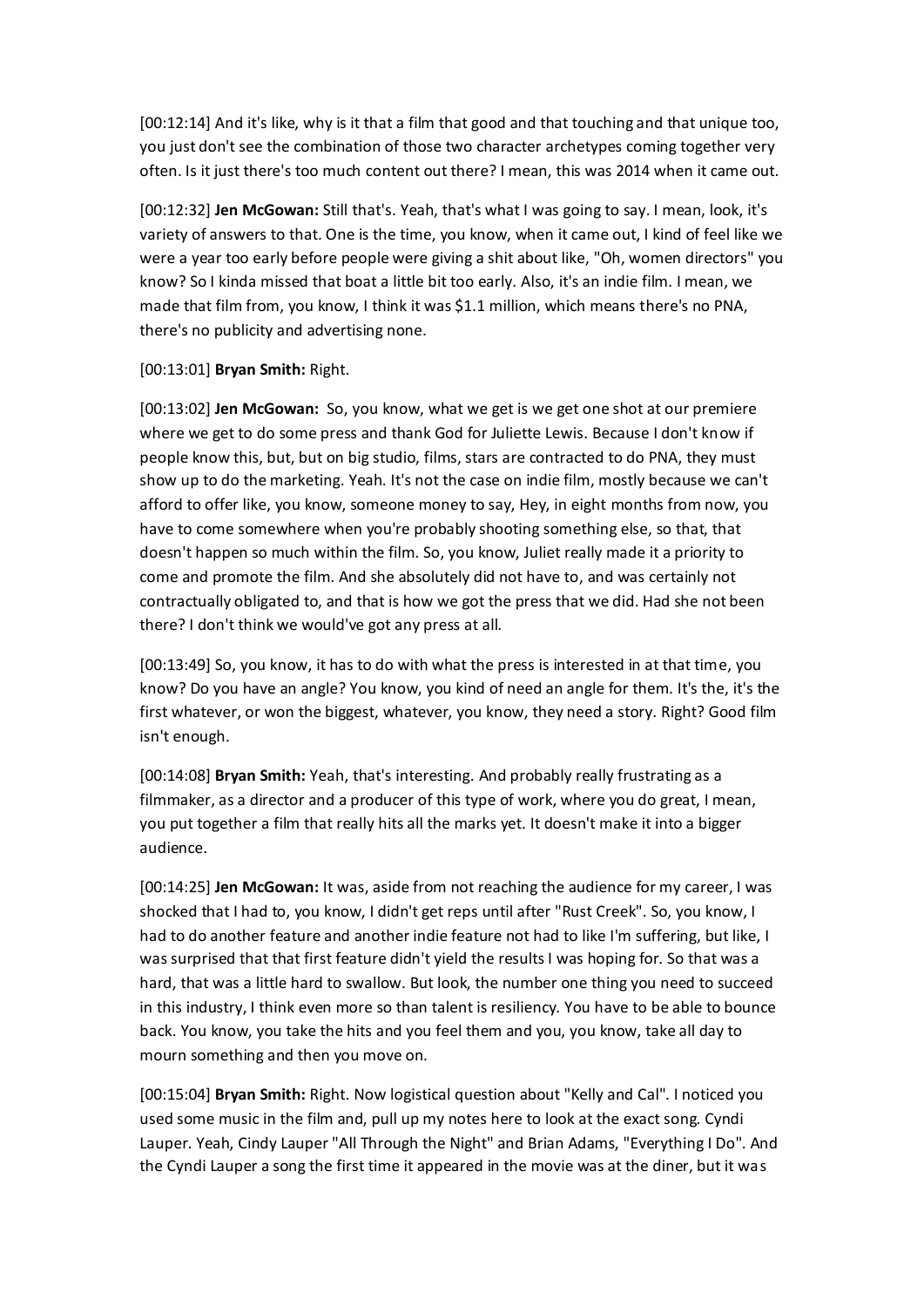for like three seconds or something. And I was like, "Whoa, what song is that?" I had to listen to it a couple of times. And then I was thinking, well, is that because of the cost of licensing that, I mean, I was thinking about the logistics of that song, and then I heard it later and you had more playtime for that song, but you're telling a story that lends itself very well to indie film, to a smaller budget, but I was wondering, you know, how do you navigate that type of situation where you want to use a song, how do you get the rights for it? How do you negotiate the cost of that place?

[00:16:00] **Jen McGowan:** Yeah. So, it's the same with anything with any priority that you have in a movie? I think the most important thing is, soon as possible identifying what are the priorities you were not going to get all the things you want, what are the things you need? And I knew, for example, I needed the song in the gym. And not only did I need it, I needed it to be secured before we shot, because I wanted, you know, to choreograph a dance to it. So that was something that we made a priority.

[00:16:29] And in terms of the budget with the Cyndi Lauper song, I mean, again, that was an example of just generosity and, and we had Aimee Mann, like that was. So amazing. And, and that took, you know, letter writing and asking and, and showing them clips same with the Bryan Adams song. As a matter of fact, I don't know if I should tell the story, but I will, because I think it's really interesting.

[00:16:52] So there's one moment in the movie that I had to cut in order to be able to use that song in the gym. And every time I see it, it breaks my heart. So, when he recognizes that this was her, her song, you know, and she appreciates that, there's this beautiful moment that Juliet did where she laughed. And she says, "I hated this song."

[00:17:15] And it was, it was, it was ironic. You know, it was not saying it's a bad song. It's just saying it was everywhere, you know. And, and they had this beautiful little moment, but they were like, no, you gotta take that out.

[00:17:26] **Bryan Smith:** Right.

[00:17:26] **Jen McGowan:** And I really, Oh, I struggled with it, but I, I did. I thought it was, it was worth it to have the song to lose it.

[00:17:33] **Bryan Smith:** Yeah, otherwise, Brian wouldn't have given you permission to use it is that way. Yeah. Huh. And you're not,

[00:17:39] **Jen McGowan:** I don't know if it's him, by the way. That's the other thing with music, music is owned by a lot of different people. So you don't know who is having the objection.

[00:17:47] **Bryan Smith:** Right. Yeah. You know, I was wondering that because I had the same issue with Don McClain who wrote American pie. I wanted to use it in the intro of my podcast for that episode. And so I emailed Don McLean about it and he said, "yeah, that's fine. You can use it." And then I put it in the episode and then I got a call from, I got, I got an email from YouTube saying I was blocked in certain countries. And I looked at who blocked, who blocked it.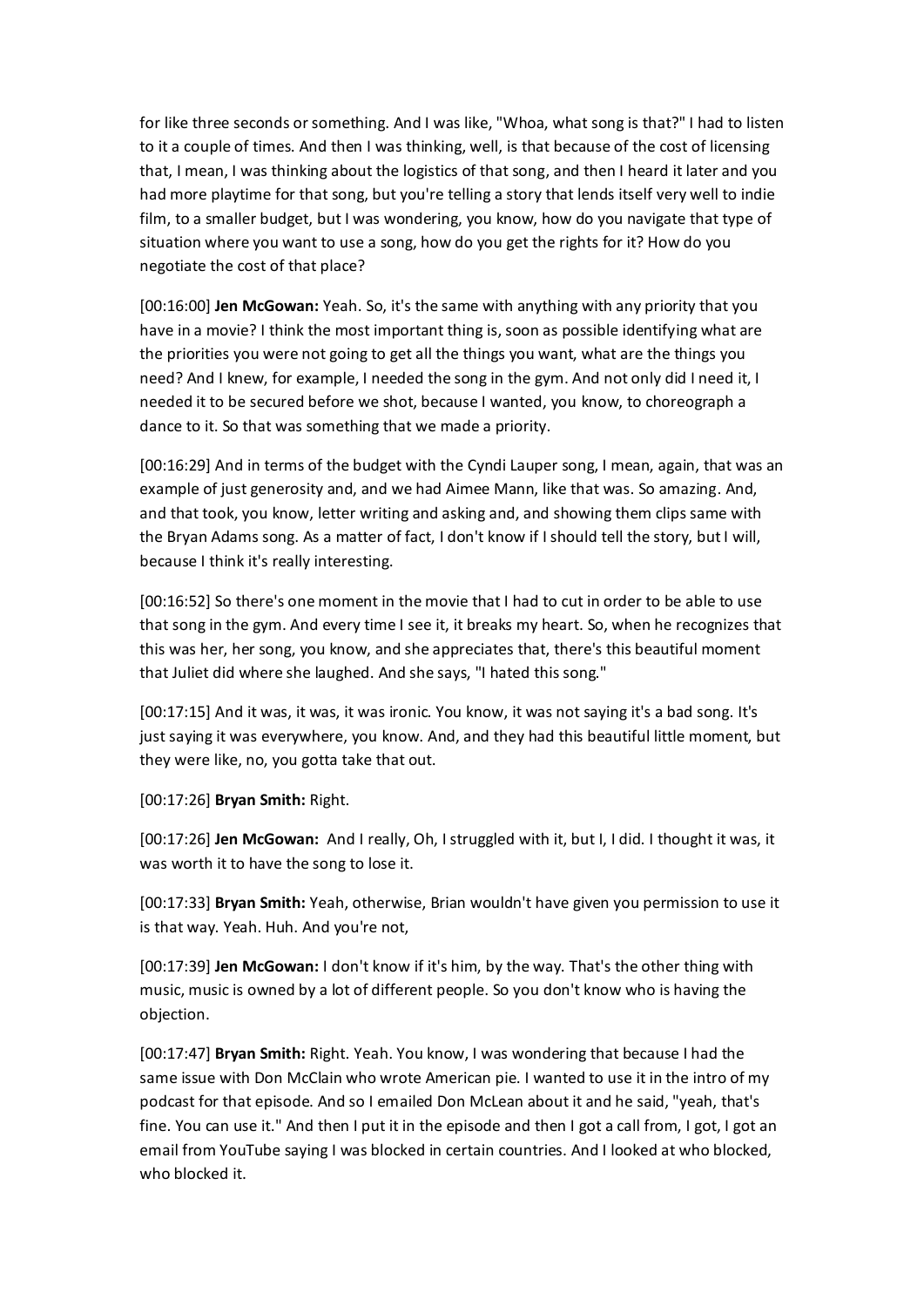[00:18:15] It was a bunch of corporations, basically that own the music and own the rights. And I realized at that point, I'm revealing how ignorant and naive I am in this business. I realized at that point, this was just a couple of weeks ago that this is very complicated stuff. And even the artist doesn't know.

[00:18:33] **Jen McGowan:** It's very complicated. The thing is we're all naive until we do it. You know, you don't, you don't have, you don't know until you do it, unfortunately. And you know, some of those things drive me nuts. I'm like, "Oh, somebody else already learned this lesson. Why do I have to learn this lesson" it's so frustrating. It's a waste of human energy. But that, that is one of those things. Music is a pain in the ass and that, you know, that's why, if you're lucky you have a music supervisor to deal specifically with that.

[00:18:59] **Bryan Smith:** So now that you're repped, how is that a different experience than when you were doing indie films unrepped? Like, what, what are the, I guess the pros and the cons of being repped.

[00:19:10] **Jen McGowan:** Well, here's the thing. It's not about being repped in and of itself. It's about being wrapped with the right reps who get you and who believe that you can, that they can with you achieve the thing that you want to achieve being with the wrong rep or being at a point in your career where they have nothing to rap.

[00:19:28] I mean, this is the thing people really don't understand. Agents do not get you work. They monetize the work that you can get on your own. So, if you don't have anything for them to monetize, they don't have a job.

[00:19:41] **Bryan Smith:** Yeah.

[00:19:42] **Jen McGowan:** And so, you know, that's like, I think it's very important to monthly or quarterly, have some news to give your reps to work with because you know, whatever you do, it only lasts so long, you know, there's like a very short half-life to news and accolades and achievements. So, fortunately the work that I have and the career that I want to build, make sense with the tastes and the relationships and perspective that my reps have. So, that's, that's very powerful. I mean, I know a lot of people that are wrapped in the, and are not getting, having the experience that I'm having.

[00:20:19] So, all those things kind of have to be aligned in order for it to be a successful relationship. That said, I am super happy with both my managers and my agents and what that means is, I mean, basic they understand what I'm trying to do. That means when I go into meetings, I'm meeting with people who I get, and they get me.

[00:20:39] And that's amazing. The good thing about being a director is usually nobody takes a meeting with you unless they know, and like your work to begin with. So, it's a friendly room. But it is different. I mean, I have definitely noticed the difference, the level of people that I'm getting to meet, the access that I'm getting there has greatly, it's just, I'm getting it on much bigger, much, getting it on much bigger rooms and meeting with much more experienced people than I ever had access to before.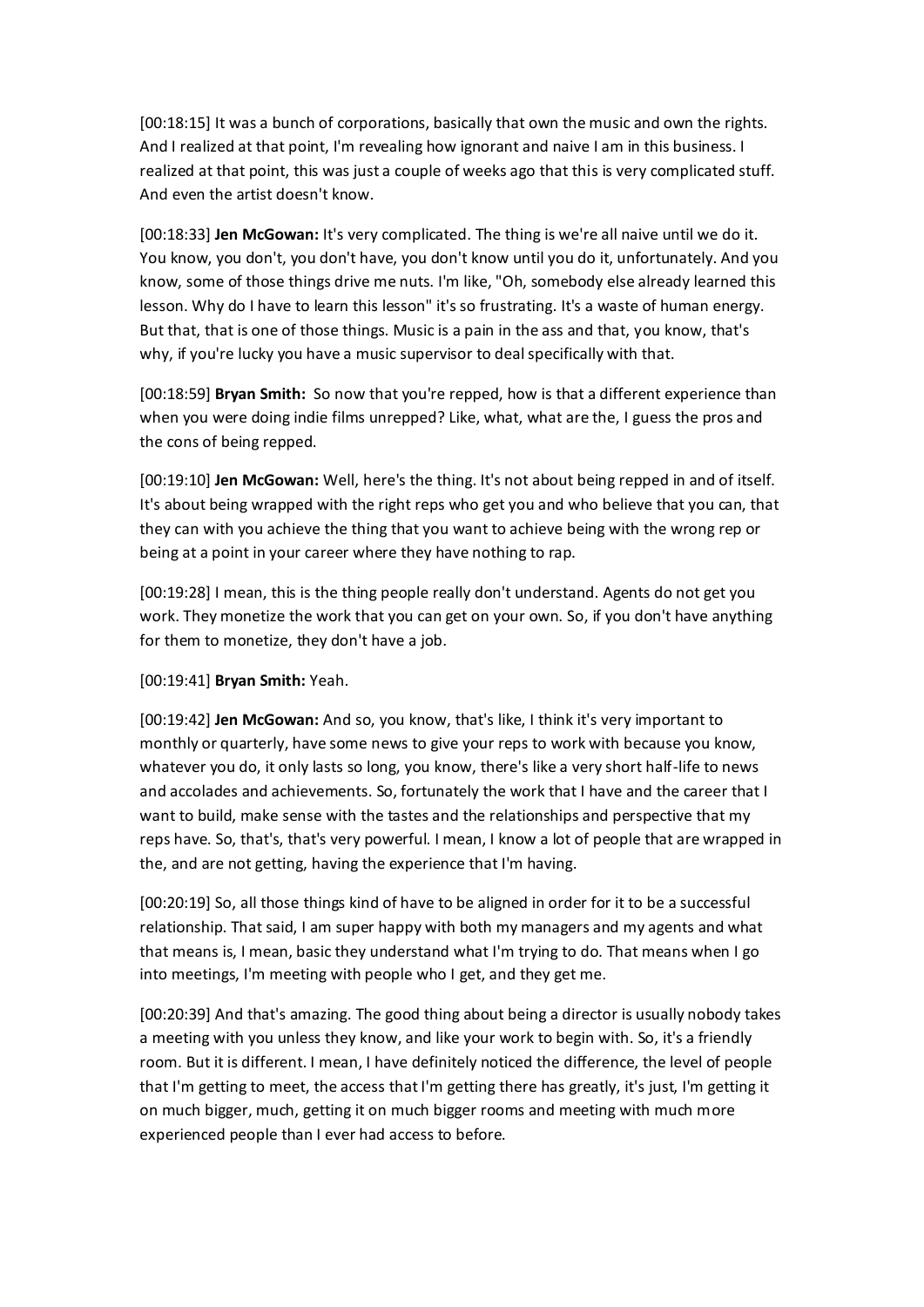[00:21:08] And by the way, that's not. And, you know, that's my reps work, but that's also, you know, when you first sign with someone, they don't know who you are. They don't know how you're going to do in rooms. You need to bring the goods; you need to be successful so that they can trust. "Okay she can handle if I put her in a room with so-and-so, that won't be a waste of my, my relationship capital." I can spend that on her.

[00:21:30] **Bryan Smith:** Yeah. So, in terms of the skill set that you need to bring to the table, obviously needed the technical skills to be able to shoot on location and know about photography and lenses. And, you know, I guess at the indie film level, you probably need to be Jack or Jane of all trades.

[00:21:45] **Jen McGowan:** Yes. And that's, that's, I think that's a hard thing that indie filmmakers face when, if they're fortunate enough to be able to get the opportunity to make the transition into bigger work, right. Is that's challenging if you, if you don't have experience of that, of how to work with a much bigger crew of how to only do your job and let everybody else do their job.

[00:22:06] **Bryan Smith:** Yeah. Delegate.

[00:22:07] **Jen McGowan:** Yeah. Yeah. That's, it's a different, it's a different world.

[00:22:11] **Bryan Smith:** I heard an interview with Patty Jenkins recently. And she talked about working as basically crew for 10 years.

[00:22:20] **Jen McGowan:** Yeah.

[00:22:21]**Bryan Smith:** I think she was a camera operator or something like that.

[00:22:23] **Jen McGowan:** Yeah, she was, she was in the camera department. So do you think that that technical experience.

[00:22:29] **Bryan Smith:** Really is important when you get to this level of being wrapped and having this access and you're being sent scripts. And it sounds like you're having a lot of career options that you wouldn't have otherwise had, but do you think that technical knowledge is important to have as the foundational building block for being a director?

[00:22:47] **Jen McGowan:** I think it depends. I mean, I'm not a particularly techie person. I, you know, I don't, I don't actually care about cameras on like what, as long as it looks like what I want it to look like, DP can shoot on whatever they want. You know, and the producer can afford it. Cool. I don't care if it's an iPhone or an IMAX, whatever.

[00:23:06] However, I will say that, you know, her experience, the working in that department taught her, not just about tech. It's taught her about set etiquette. It taught her about, you know, she's hearing directors work with talent. She's absorbing all sorts of information in those 10 years of working. So, I don't think it's necessary that you have be, expert in tech.

[00:23:29] I do think it's, it's important that you get familiar with your industry and how shoots work and bigger shoots, you know, and I knew this was, not a flaw, but like a,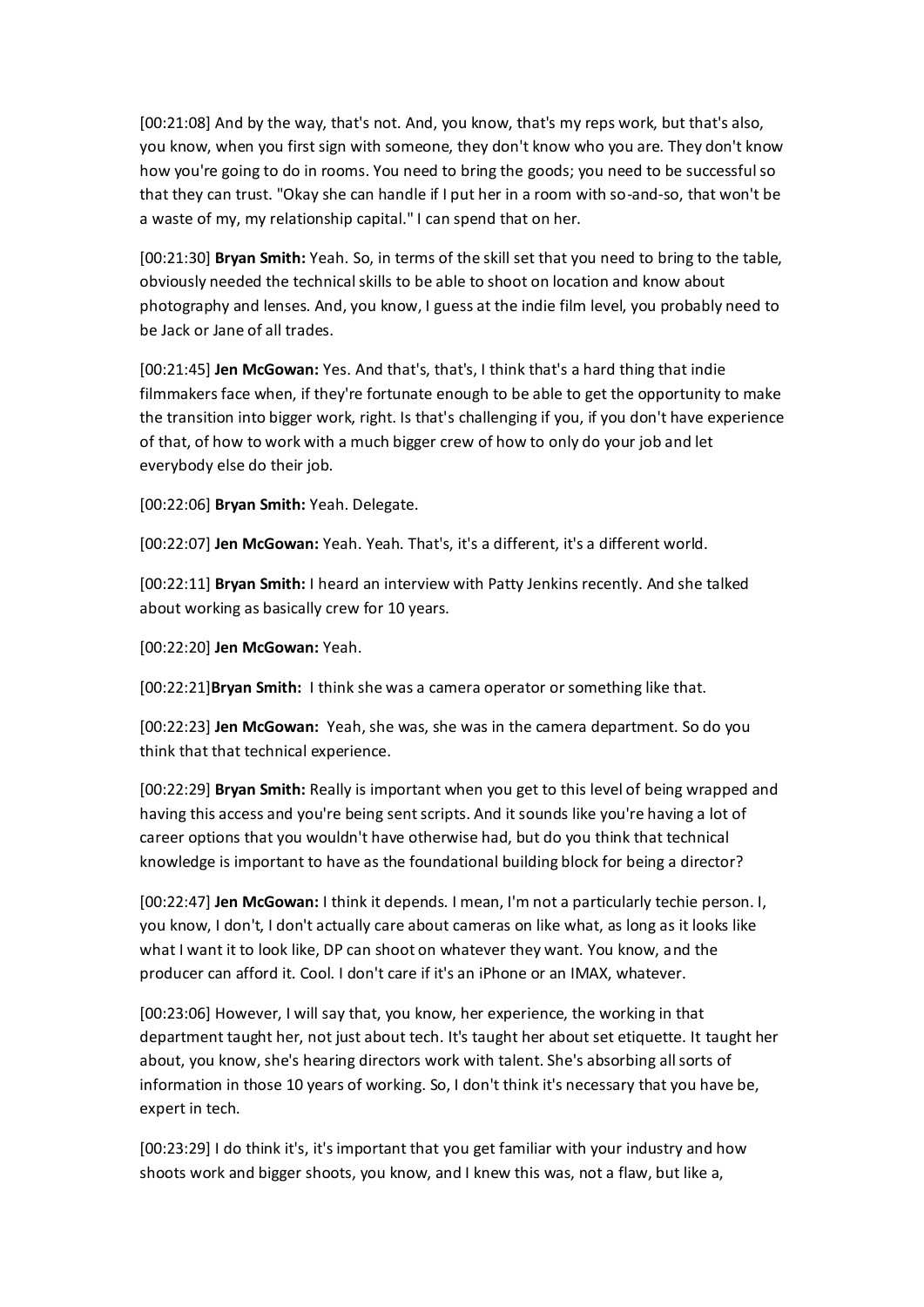something I lacked when I got out of USC. The first thing I did was I interned on a big studio shoot, cause I was like, "I don't know how those go."

[00:23:47] I need to know that. And that, and it's coming from somebody who I worked on big commercial shoots for a long time. That's what I did as my day job while I was building my career as a director, I was a production supervisor. So, I knew the nuts and bolts, you know, I was the one responsible for all the money for all the hiring for all the, you know, everything, basically all the logistics.

[00:24:06] So that I knew, but what I didn't know was how that then kind of upgrades to a big film shoot. I knew how a big shoot worked on a three-day shoot. I didn't know how it worked over, you know, 30 days or 40 days or something.

[00:24:20] **Bryan Smith:** Right. It was at USC film school?

[00:24:22] **Jen McGowan:** Yeah.

[00:24:23] **Bryan Smith:** What did you do at Tisch then?

[00:24:25] **Jen McGowan:** I studied theater. I was at the Atlantic theater company. Yeah, that's how I started. I mean, I didn't really know anything about film when I was growing up. I'm not a film. They're like, I didn't have people, family in the industry. It wasn't on my radar as something that existed as a job or been industry either. But when I was working, I mean, not working, studying theater at NYU at Atlantic that's when I started kind of being exposed to all that.

[00:24:50] And I just preferred having more control really, than being an actor.

[00:24:55] As you may

[00:24:56] **Bryan Smith:** have noticed, there are great resources and advice mentioned in all our episodes. And for many of them, we actually collect all of these resources for you in one easy place. Our newsletter, you can go to dreampath pod.com/newsletter to join.

[00:25:11] It's not fancy. Just an email about each week's episode, featured artists and resources to help you on your journey. Now back to the interview. So, what inspired you to go into theater at Tisch?

[00:25:24] **Jen McGowan:** It's kind of a funny thing. I think it was an accident, honestly. I think that I had it. I was good at something. I was good at performing.

[00:25:32] And fortunately there was a teacher who saw that. And she encouraged me, you know, she said, "I think you'd do really well in a conservatory environment." And I didn't, I was like, "cool." I mean, my grades kinda sucked and I didn't have, my parents didn't care what I did as long as I went to college, that was like the prerequisite.

[00:25:49] **Bryan Smith:** Right.

[00:25:50] **Jen McGowan:** And so I thought "this will be something fun to study." I mean, I don't know. It sounds really easy. I just didn't realize; I don't think I realized what a big deal it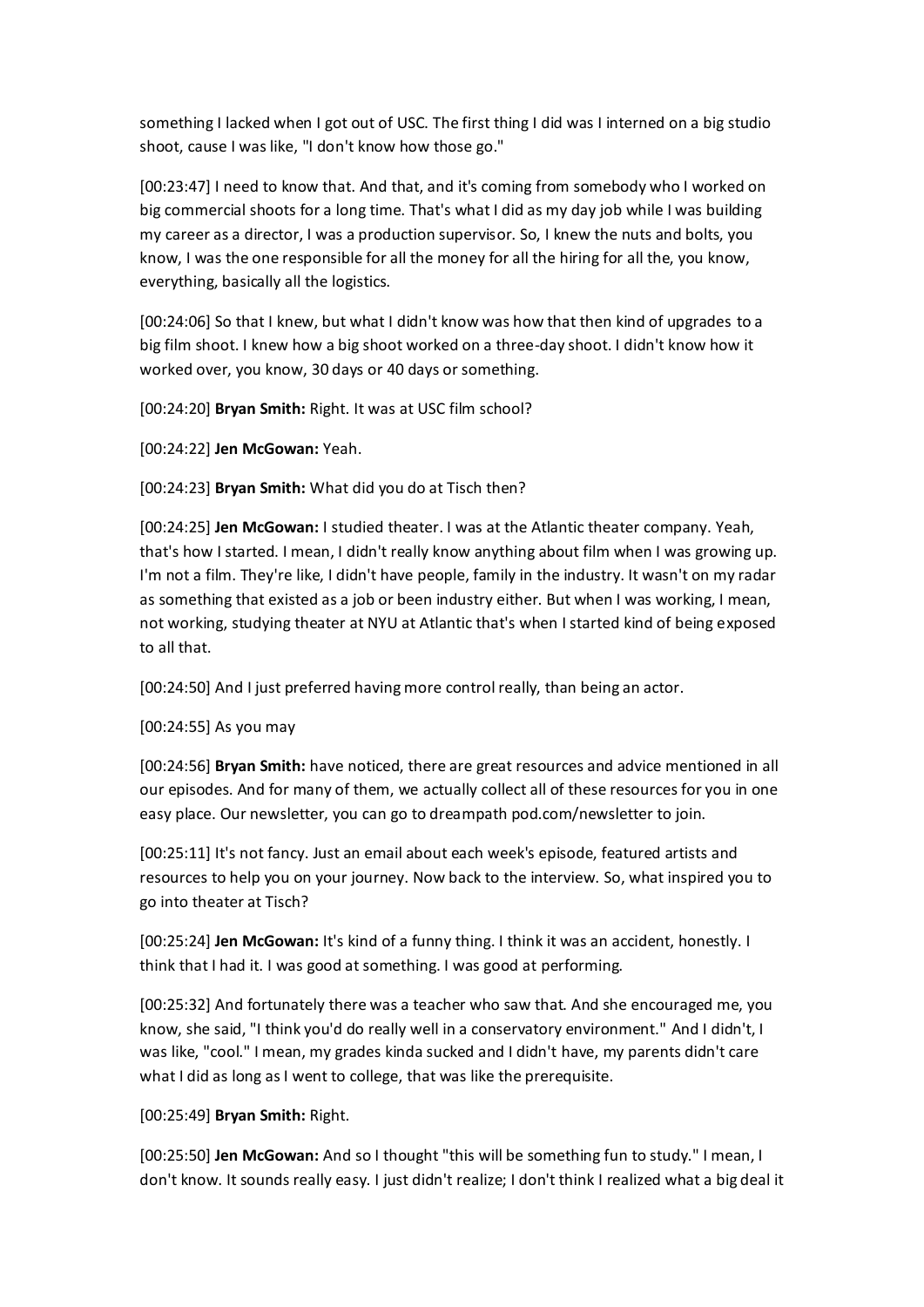was. I thought it was just, you know, this is what I'm studying. I'm applying to college and this is what you do. You go to college. I got lucky.

[00:26:08] **Bryan Smith:** Just so happens here at the best fine arts school in the country. You know what I mean? One of the best anyway.

[00:26:14] **Jen McGowan:** No, it's okay. I got turned down from others, so, you know.

[00:26:16] **Bryan Smith:** Yeah.

[00:26:17] **Jen McGowan:** No, I, I understand that now I got very, very lucky.

[00:26:20] **Bryan Smith:** And your parents are pretty supportive of that?

[00:26:22] **Jen McGowan:** Oh, my parents don't care what I do as long as I can feed myself. That's all. I mean, my parents, my, you know, my mom is a nurse. My dad, when I was growing up, worked for the government and they're, you know, I think they came from, you know, a position of kids are kind of meant to be seen and not heard that wasn't really the situation that I grew up in, but that's where they came from.

[00:26:44] So, you know, I knew from being a kid that once you graduate high school, you're out like their problem anymore. So, high school at 17, I was like, "Alright, see ya". And I know how weird that sounds to a lot of people, but to me, that was what was expected.

[00:27:03] **Bryan Smith:** Yeah. Well, what year did you graduate from high school?

[00:27:05] **Jen McGowan:** Let's see.

[00:27:06] **Bryan Smith:** I was class of 90.

[00:27:08] **Jen McGowan:** I think it was '90 because I went to. Wait, was it 90 or 94? I can't. I always confused when I graduated high school and when I up, when I finished NYU, yeah, I think it was either 90 or 94.

[00:27:20] **Bryan Smith:** So you and I are from the same generation and I think our parents are probably cut from the same cloth, and I'll tell you, I've heard that saying before "children are to be seen and not heard", you know, it's like it's, we're, we're children of the seventies where it was.

[00:27:36] **Jen McGowan:** Yeah, you go do your thing, like whatever, as long as you come home and you're conscious, it's fine.

[00:27:42] **Bryan Smith:** Right. Even if you come home a couple days later, I mean, it's not go stay the night at your friend's house for weeks at a time and yeah, it was, it was a nice existence.

[00:27:50] **Jen McGowan:** Yeah, it was fun being wild. It was. And because my mom was a nurse, like she, you know, you did not ever miss a day of school. No, I don't think I've, I think maybe in my entire life, I've missed five days of school, unless you are bleeding out of your eyeballs. You're going to school.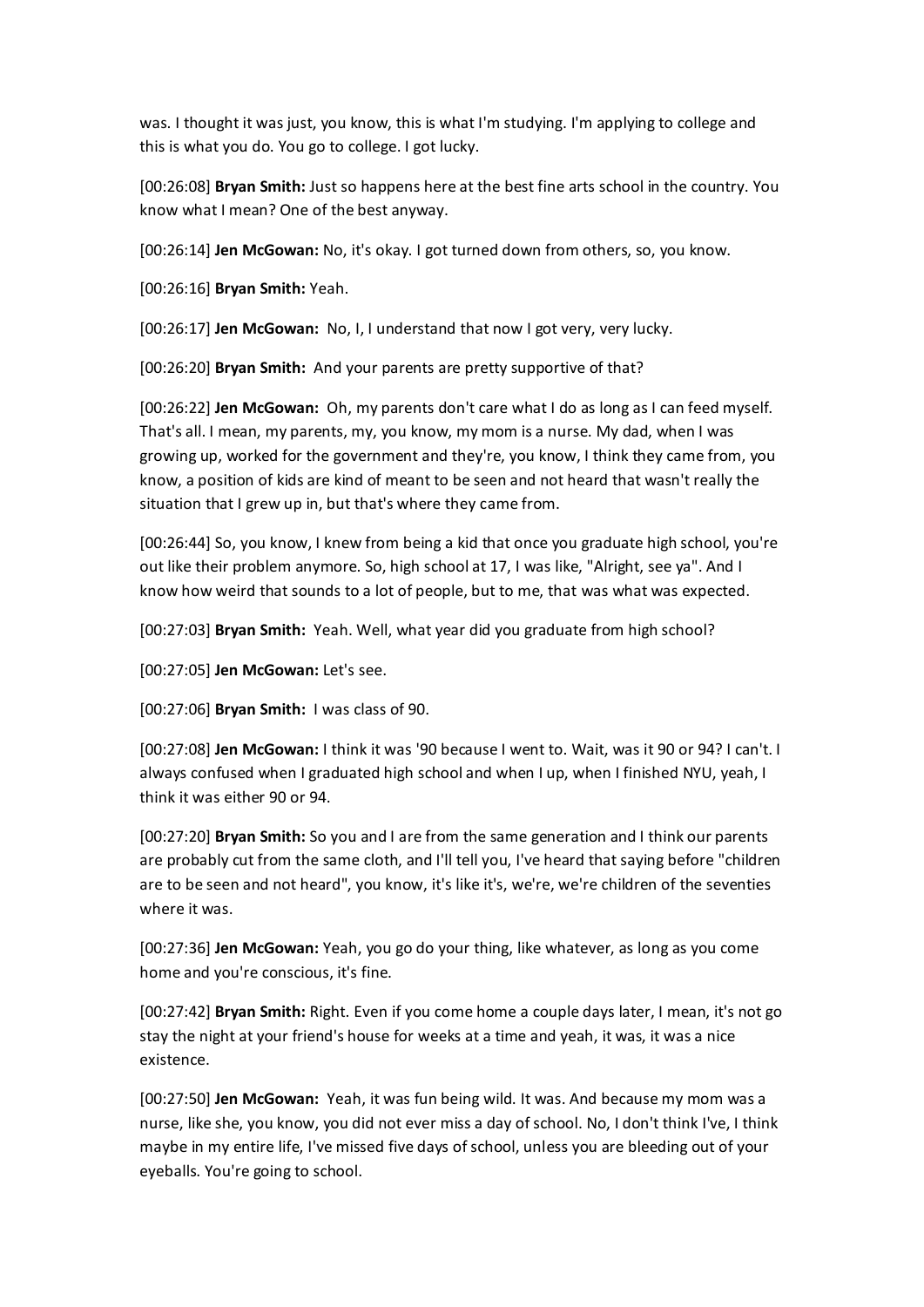[00:28:07] **Bryan Smith:** That's exact, my mom is an ICU nurse and that was my experience too. And whenever I would call and try to come home sick from school, forget it. She would either be working or, I would just have to stay in the office for hours and it wasn't even worth it. I'd learned pretty quickly.

[00:28:26] It's not even worth it to try to get home. I might as well just be sick in class. That's funny.

[00:28:33] **Jen McGowan:** Yeah.

[00:28:33] **Bryan Smith:** So you make your way from a BFA in, at Tisch, and then you go to USC and I imagine that your connections at USC allowed you to get that internship. Is that how it worked on the, the big studio film?

[00:28:47] **Jen McGowan:** Oh yes, actually, you're right. You're right. So, yeah, one of the, one of my fellow students that I went to school there with, hadn't been. PA or assisting Steven Soderbergh. And she did a movie called "The Good German". And I wouldn't say he got me the job, but I was able to say that I knew this person. And unfortunately, that's super important.

[00:29:14] You need to know people. There's just too much money at stake for people to take risks on strangers.

[00:29:21] **Bryan Smith:** Right.

[00:29:21] **Jen McGowan:** It's unfortunate and it means really not great things for women and people color but being aware of that is something I think is, it's a, you know, it's an obstacle that exists.

[00:29:34] **Bryan Smith:** But in what I've gathered, talking to a lot of filmmakers and creatives in any industry is the physical presence is so important, like being there in Los Angeles or wherever the scene is happening, being there physically and putting yourself in situations where you're going to make these connections is critical.

[00:29:54] **Jen McGowan:** Well, yeah, and, I mean, I don't know, like there are certainly when it's happening, like there's, there's also areas like Seattle and Austin and Atlanta that are making a lot of things.

[00:30:08] There's two things that happens with that. There there's a limited number of opportunities. And how far you can go up is also limited.

[00:30:17] **Bryan Smith:** Right.

[00:30:17] **Jen McGowan:** The thing about being in the place is many opportunities in a career comes from places you can't predict. And like you said, you need to be constantly putting yourself in those positions to be able to accept those opportunities.

[00:30:32] **Bryan Smith:** Yeah.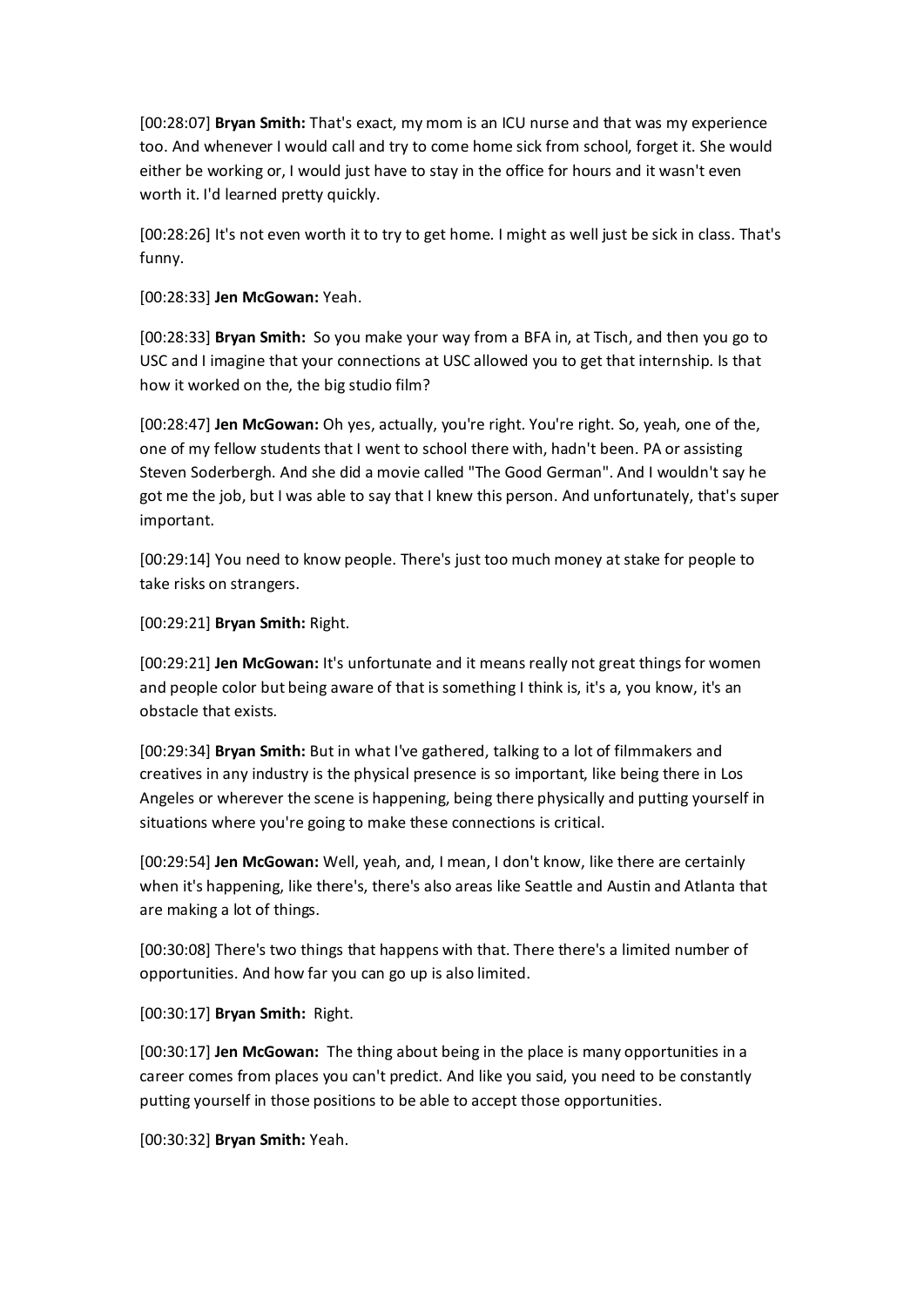[00:30:33] **Jen McGowan:** For you to be the one that people are thinking about and, you know, yes, you can certainly write not in LA or New York, and you can certainly, you know, work as crew in Atlanta, but building relationships takes a lot of in-person effort.

[00:30:48] **Bryan Smith:** Yeah, that makes sense. So your current process right now? Well, let's actually go back to "Rust Creek" because that was when you were not repped yet.

[00:30:56] **Jen McGowan:** Right.

[00:30:57] **Bryan Smith:** What was the process for you to first of all, get the script. How did you get the script? And second, how did you cast that film? And third, I'm going to ask you about the location shoot, but I don't want to have to compound of a question.

[00:31:11] **Jen McGowan:** But I'm going to forget all of these because as we talked about my short term, memory's a bit screwed right now.

[00:31:16] So I might have to ask you to repeat, but the first thing is. The first thing about how I got the script. So, the producer Stu Pollard had been recommended to me as someone who was investing in films in indie films. And I was trying to set up a film that I, another project that I loved, and I was introduced to him, I sent him the project, and we scheduled a meeting. He didn't love the project, but we really hit it off. And he was like, "you know, I have this other project that I'm trying to find a director for. Would you like to take a look?" Now this goes back to your other thing earlier. What I didn't know at the time is I had also been recommended to him by two other people who knew me.

[00:31:57] So, that goes to what you're saying about you need to be in the place, you know, people, I couldn't have predicted that. I didn't ask for that, but that's what happened. So it was a favorable, you know, it meant that I was more inclined to get the job than somebody else. And I read the script and I loved it.

[00:32:14] And it was something that I really wanted to do. It was something that I thought I could do a good job at. It was something that I thought audiences would like, and those are kind of the things that are my criteria for working on a project. So basically, I said yes. And then we were shooting, I think, four months later.

[00:32:30] **Bryan Smith:** And so, the casting, how did that unfold?

[00:32:33] **Jen McGowan:** Casting we did very traditionally, casting agents or casting directors, excuse me, or Jeremy Gordon and Caroline Liam. They did a great job. We just had regular casting sessions. The exception to that was with Jay Paulson and he was my nextdoor neighbor at the time.

[00:32:48] And I thought he'd be perfect for it. So, I-

[00:32:50] **Bryan Smith:** He played Loel, right?

[00:32:51] **Jen McGowan:** And I, thank you. And I texted his wife and I was like, "Hey, maybe Jay wants to audition for this." And he did. And he was amazing. And that worked out great for both of us.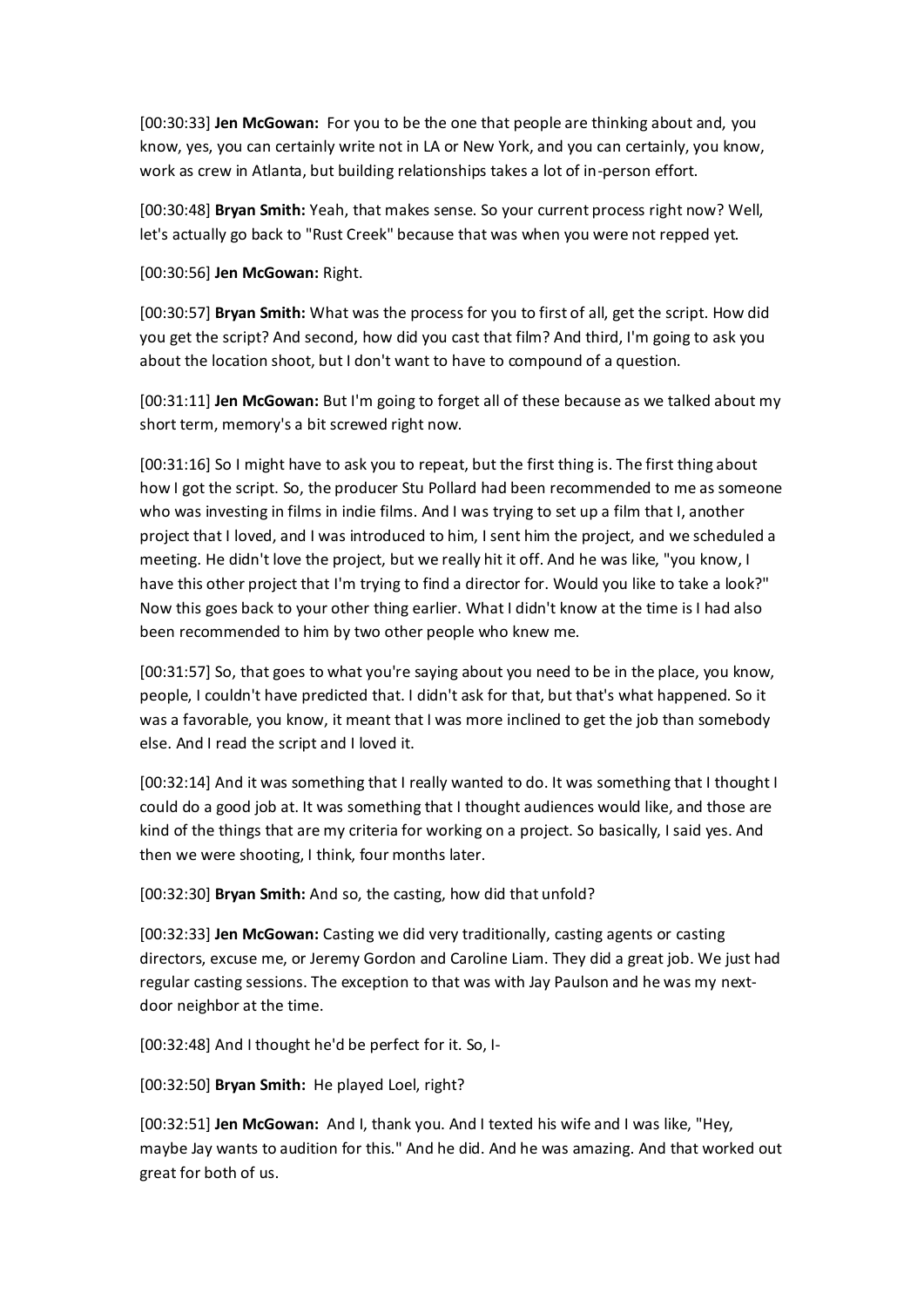[00:33:04] **Bryan Smith:** You know, let me tell you how amazing Jay's performance was. When I was watching it, I was like, "did they get this guy? Is this like a local that they picked?" Because he was so authentic? I mean, so authentic. And then you look at his filmography and all of the television shows he's done and "Mad Men" and, and you're like, this guy really transformed himself for this role.

[00:33:28] **Jen McGowan:** He's great. I love actors like that. I love like jobbing actors. They have incredible skill and craft and that's something that I really respond to.

[00:33:37] **Bryan Smith:** So, the story itself, I noticed that it started off and I, and I love films like this, by the way that just get right to it. You have this efficiency of storytelling, especially in a time where our attention spans are.

[00:33:51] It's really challenging, you know, to keep the attention on a film for two hours. But you jumped right into it and you don't know a lot about Hermione's character to begin with, but was that intentional? And I know you're not the screenwriter for this project, but.

[00:34:06] **Jen McGowan:** No, that's a really good question actually, because it was not intentional from the script. So, the script was written by Julie Lipson and there was this whole opening bit, I mean, a sequence I'm trying to remember exactly what it was, but. We were we, Oh yes. We met her mom. We, you know, saw where she lived. We saw her interacting at the university. There's a whole two shoot that we ended up not using any of the footage from, because we cut it.

[00:34:34] And I was like, "we don't need this." We don't need this.

[00:34:38] **Bryan Smith:** Right.

[00:34:38] **Jen McGowan:** And it's funny because at the time Julie disagreed with me and I was like, "Hmm, I'm cutting it anyway." I cut it. And now, and now she agrees with me.

[00:34:49] **Bryan Smith:** It's an interesting take because there's, I think this innate desire, human desire to know like some backstory, you know, so you're not doing too much work trying to fill in gaps, but at the same time, you appreciate the efficiency of it. And if it's not necessary, cut it.

[00:35:06] **Jen McGowan:** Well also I decided that we had what we needed. We knew she is athletic. You know, we knew she was a little independent, but, but not, you know, she's not like super a world aware.

[00:35:20] **Bryan Smith:** Right.

[00:35:20] **Jen McGowan:** We knew what we needed to know. And the other thing was, yes, we would have got a little more information, but what we would have had to pay for to get it, which is pace wasn't worth it.

[00:35:32] **Bryan Smith:** So, what did you do? What steps did you take as a visual storyteller to make sure that these characters, the people that played the meth manufacturers and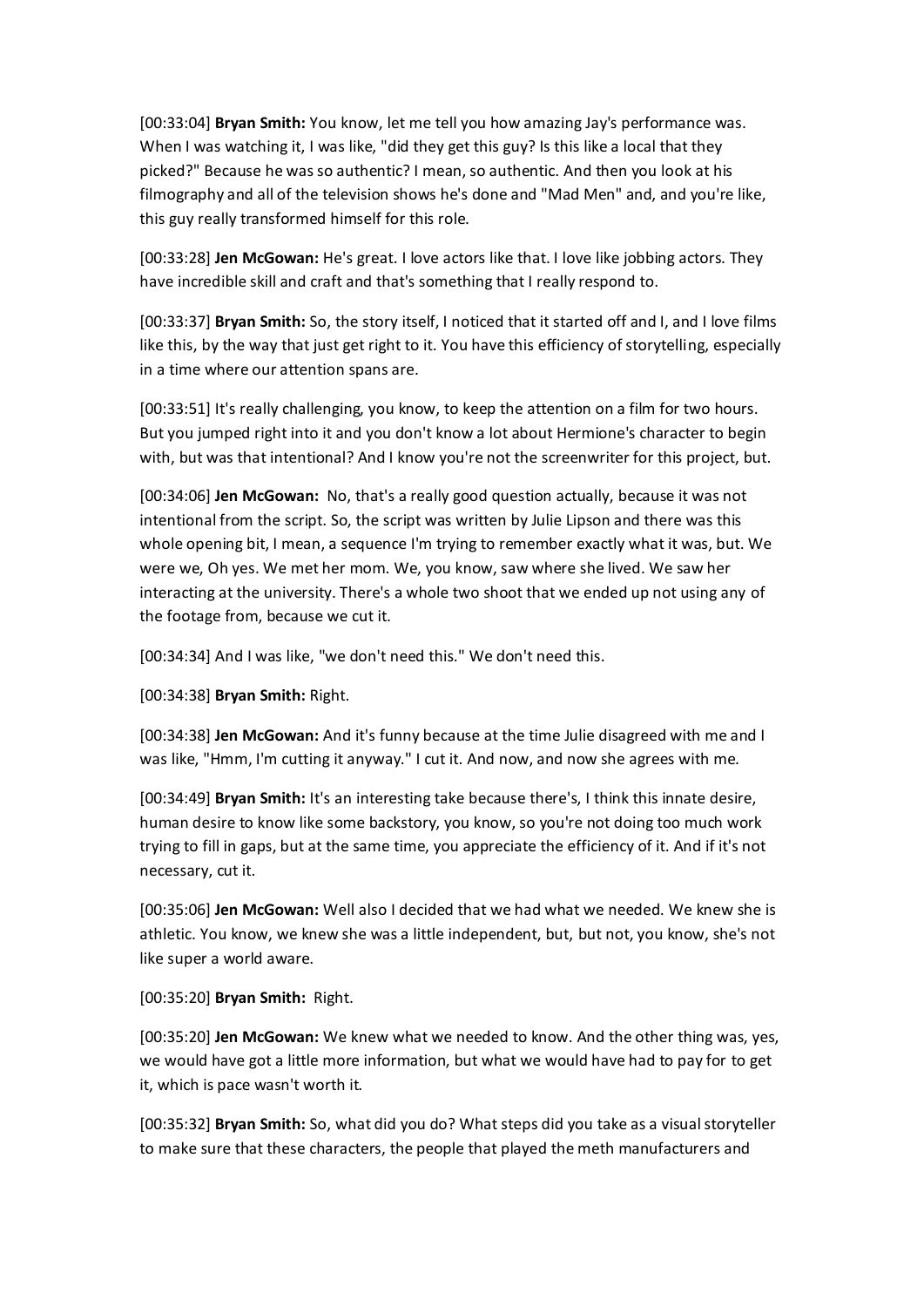dealers, that they didn't become cliches or, you know, like you're kind of making fun of them and looking down on them, that type of thing.

[00:35:52] **Jen McGowan:** That was super important to me from the start from when I read the script. And I think because it was also something that was important to writer, it was, it was inherent in the script and it comes down to every little detail it's from casting. That's obviously huge. I think the thing is treating characters with empathy and humanity, making sure all of the characters.

[00:36:16] Maybe you don't agree with them, but you can understand why they're doing what they're doing. I think things like that are really important and finding moments for everybody to be human. So, they're not just the thing that is being said.

[00:36:29] **Bryan Smith:** Right. Yeah, I think Jay really served a nice function there to provide that humanity.

[00:36:36] **Jen McGowan:** Yeah.

[00:36:36] **Bryan Smith:** Because obviously he's a more sympathetic meth dealer or meth manufacturer character in that film, but he does a really nice job of kind of surprising you with the expectations that you have going in and the juxtaposition of his actual humanity coming through.

[00:36:54] **Jen McGowan:** Well, and the way you do that as a filmmaker, you have to understand what are people expecting? You know, what, what do people expect when they see a certain thing? And how can I shift that? And, and the truth of the matter is you can only shift things so far. You know, it's just like in casting, you can't cast certain known actors in certain roles because the audience just won't accept it. It's just not believable because they know them too well as a certain other thing.

[00:37:19] **Bryan Smith:** Yeah.

[00:37:19] **Jen McGowan:** So. It's just a sensibility. I mean, it's a sensibility that you hone and you say, okay, I know I can get them to see that, but if I go a step further, it's going to be funny or it's going to, you know, it's not going to work.

[00:37:30] **Bryan Smith:** Yeah. You clearly know when Micha's and Daniel's character comes in, they are totally on brand with what your expectations would be.

[00:37:40] But then Jay provides that nice balance. But yeah, I really enjoyed the film. So, what were the challenges of shooting? I assume on location there, there was no studio work done there except maybe at the police station. I don't know.

[00:37:54] **Jen McGowan:** It was, I mean, I, it was the cold, the cold was just hard. It was, you know, we got down to seven degrees a couple of days. We had the actual weather in general was a problem. We had a tornado one day that we had to like, you know, shelter from while we were shooting. We had lots of rain and snow and it was a challenge.

[00:38:16] **Bryan Smith:** Where was it shot?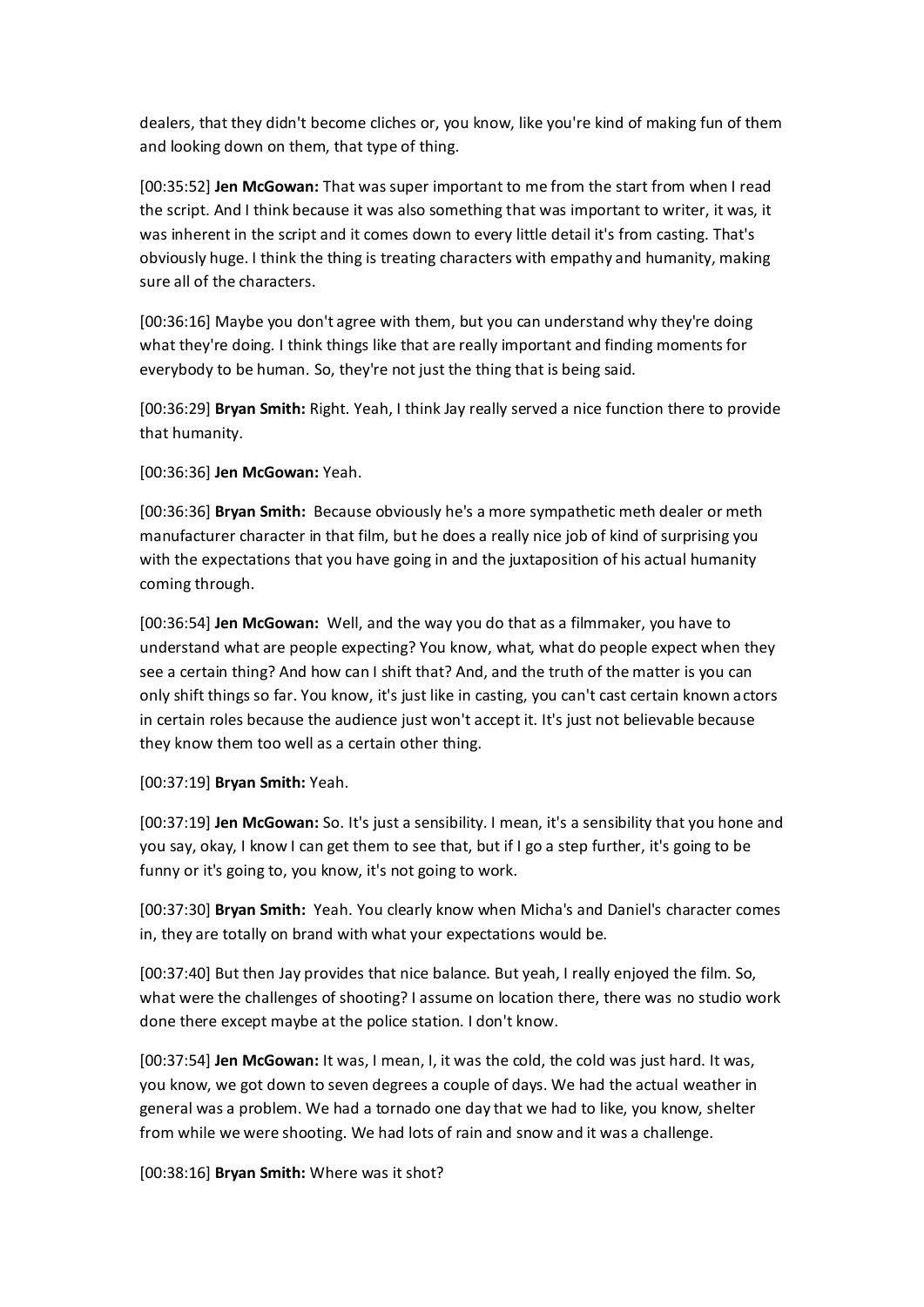[00:38:17] **Jen McGowan:** Kentucky right outside of Louisville.

[00:38:19] **Bryan Smith:** Oh, okay. Oh, you went right to the source.

[00:38:22] **Jen McGowan:** Oh yeah, yeah, yeah.

[00:38:24] **Bryan Smith:** That's great.

[00:38:26] **Jen McGowan:** Look, that's something that you can really get a lot of bang for your buck for indie films is, you know, shooting on location.

[00:38:33] **Bryan Smith:** And is that because of tax incentives for shooting there? Or is it just because you don't have to rent studio space or what, or where do you get the savings?

[00:38:42] **Jen McGowan:** I mean you get the texture and the look that that is authentic because it's there, you know, a lot of times shooting on location is cheaper because you know, people aren't worn out and tired of shooting. They're excited and they want to actually support the project rather than milk it .

[00:38:59] **Bryan Smith:** Yeah.

[00:38:59] **Jen McGowan:** So, all those things come into play.

[00:39:01] **Bryan Smith:** So, you have this premiere of "Rust Creek". And did you know at the premiere that it would be as successful as it has been to date?

[00:39:11] **Jen McGowan:** I mean, no, because I mean, I've, I've mentioned this on social media, you know, we didn't get into any of the big film festivals, two of which I have screened at before. So, that was some information that made me a little nervous.

[00:39:24] I knew that it was a good film because I tested it with people. And I felt confident about it. We did well when we opened, you know, we got good reviews. It rated really highly on, on Rotten Tomatoes, which was super exciting. So, that for me was like, okay, audiences, like it, critics are liking it. I feel very confident about what I've created.

[00:39:47] But again, this is the funny thing, you know, it came out last year and the beginning of last year. Oh, excuse me. I guess it was 20- I'm so confused. I don't know. It came out at the beginning of some year and then almost.

[00:39:59] **Bryan Smith:** I think it's a 2019.

[00:40:01] **Jen McGowan:** Yeah, I think so. And then almost a year later, it came out on Netflix.

[00:40:05] And what happened was everybody was like, "congratulations, your movie is finally out!"

[00:40:12] **Bryan Smith:** It hits theaters a year ago.

[00:40:17] **Jen McGowan:** We had two theatricals, which is amazing because IFC is awesome. When COVID hit, they were the first one to put movies in drive-ins and ours was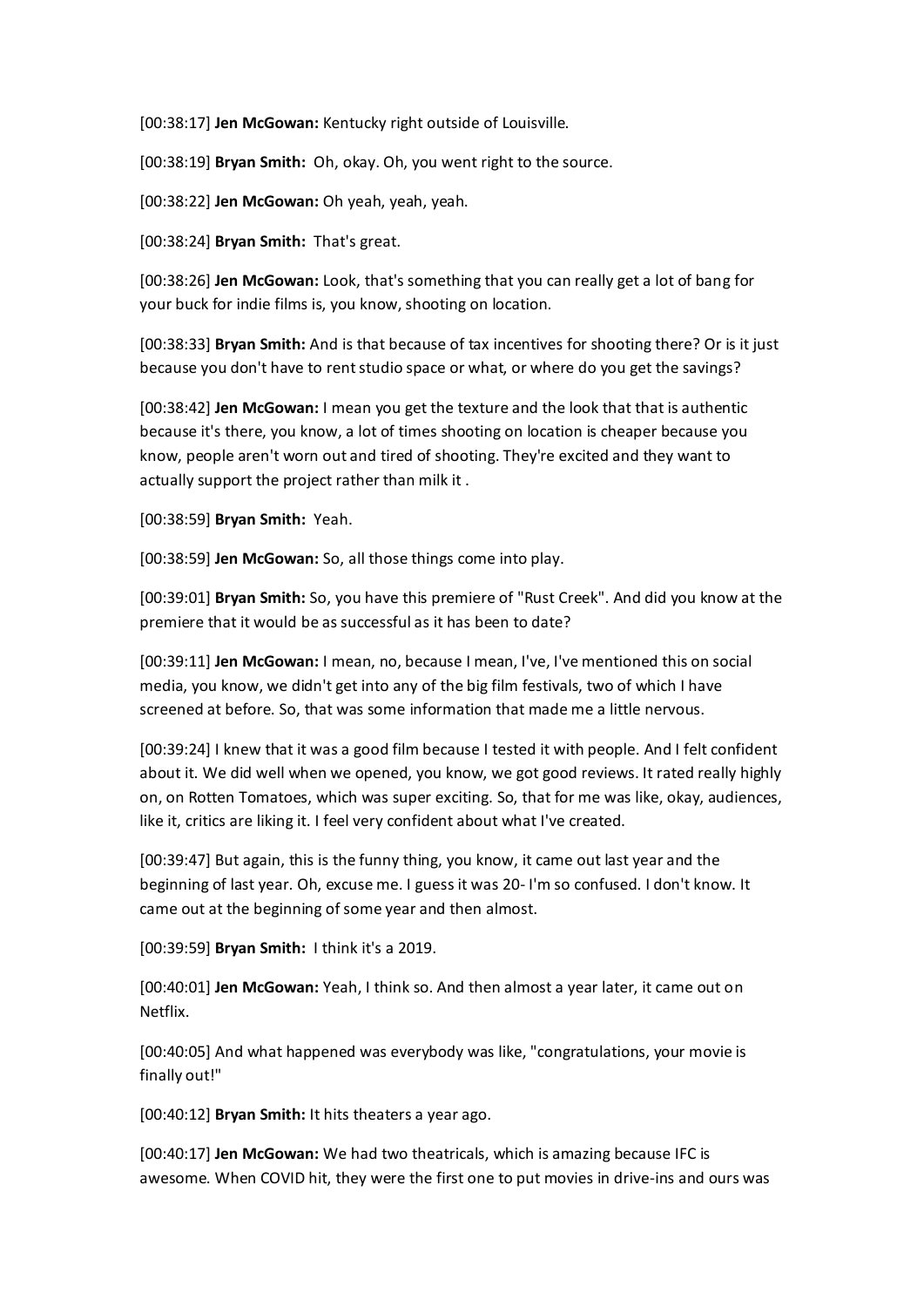one. I didn't even know about it until that you never hear about anything until somebody tells you on social media. So, that just goes to show you a few things. Number one, the theatrical and the streaming audiences are not always the same. Number two, if you can't reach the audience with marketing or advertising or something, it just disappears.

[00:40:48] **Bryan Smith:** And how big is it to have a film on Netflix these days? I mean, my understanding was theatrical release was everything. And then over time, the streaming services became more important. But my perception now is that it's like Netflix or bust or Hulu maybe, or bust, but is that really a huge goal for filmmakers now to get onto Netflix?

[00:41:13] **Jen McGowan:** I don't, I don't know, honestly, so I was very lucky in that this was distributed by IFC, so that was part of their distribution plan. Yeah. There's like a distribution chain, you know, you start with basically, you start with where you're going to make the most money per view, and then it goes to where you make the least money preview. So, paying for tickets and then into subscribers' situations basically.

[00:41:35] **Bryan Smith:** Got it.

[00:41:36] **Jen McGowan:** So, that was part of the plan. And I learned later that apparently, we weren't going to go to Netflix, but because we did so well on our previous platforms that we did go to Netflix. I don't know any of these machinations, cause I'm not a producer, but that's something I found out later.

[00:41:55] **Bryan Smith:** So, the process, just so my listeners understand what we're talking about or what you're talking about, when you say distribution and platforms and that type of thing.

[00:42:05] When you have an indie film like "Rust Creek", it sounds like there's an investor who was not a studio.

[00:42:11] **Jen McGowan:** Yes.

[00:42:12] **Bryan Smith:** And this is not connected to a studio. Who's interested in financing a film. And what was the budget for "Rust Creek"? If you don't mind me asking.

[00:42:20] **Jen McGowan:** It was just under 1 million. Yeah. Yeah. That's okay.

[00:42:23] **Bryan Smith:** Under 1 million. Wow. Yeah. Okay.

[00:42:25] **Jen McGowan:** I that's why I don't mind talking about it. I'm pretty proud of that.

[00:42:28] **Bryan Smith:** Yeah. I mean, well you have the car crash. You know, come over the cliff and I mean, you've got some pretty impressive shots for under a million. So, you have this investor, the film gets made. And then at that point you're looking for distribution, right?

[00:42:45] **Jen McGowan:** We're looking for distribution. And there are different ways you can go about doing that. That's why festivals are so important. If you get buzzed at a festival,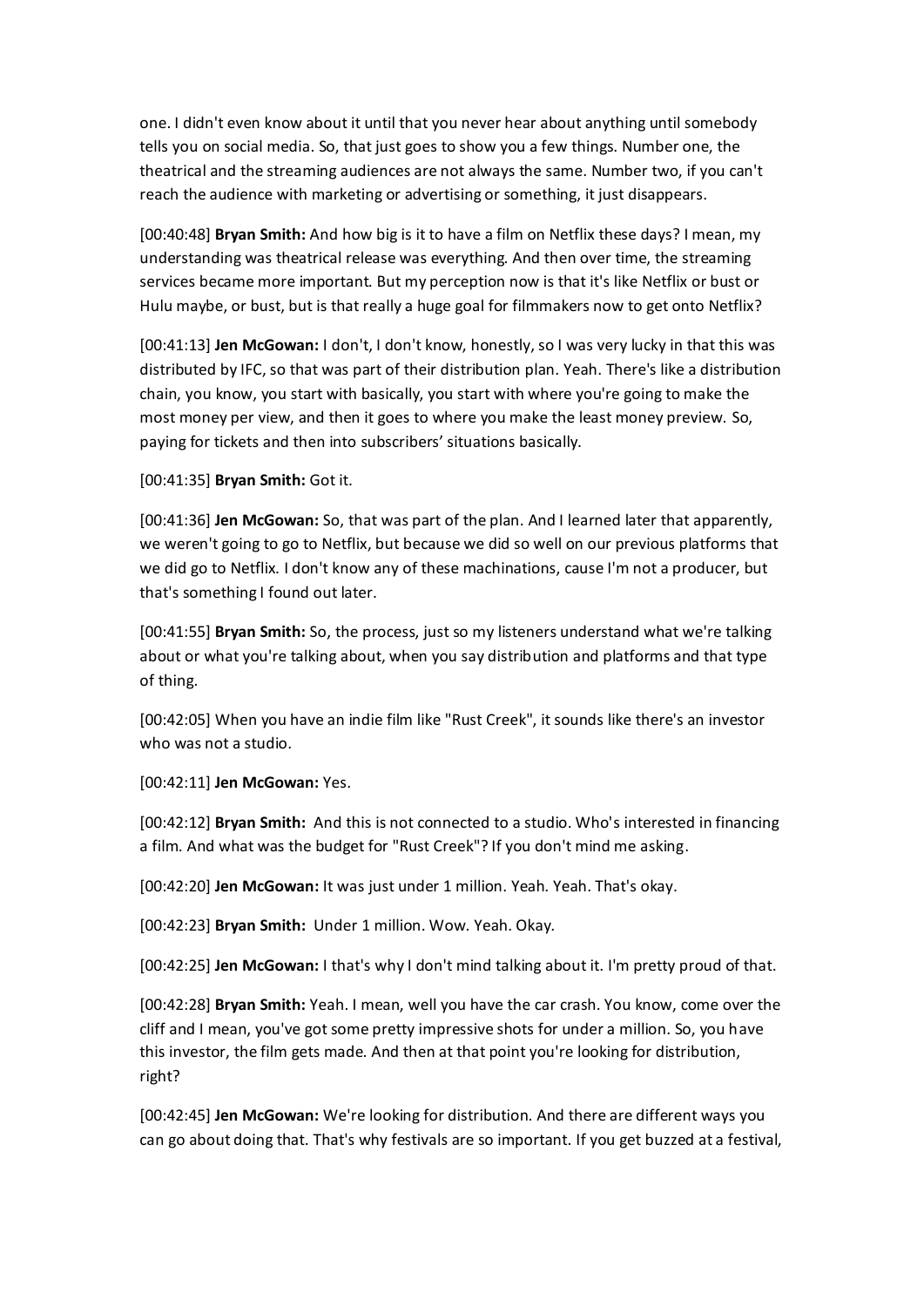then you know, you could get picked up there. That's how my first film got picked up by IFC. We won it South by with "Kelly and Cal".

[00:43:00] **Bryan Smith:** Yep.

[00:43:01] **Jen McGowan:** Or you could, you know, you can have relationships with distributors. You can also have a sales agent. My first film was sold by ICM and "Rust Creek" was sold by Gersh. And what that means is that person comes on and tries to sell your film to a distributor and distributors have different territories, which drives me bananas because you have to sell each territory individually, you know?

[00:43:23] So, like you sell to North America, which usually excludes Canada, or you sell the U.S and then you sell to Ukraine and then you sell to South Korea. And then, you know, like it's a real like grungy kind of thing. So that's what the sales agent does, the distributor them. And in that case, you're hoping for a worldwide pickup, right, you're hoping somebody like Sony buys it to release internationally, right, so you don't have to go and do be scrappy. And then, you know, they, they have whatever plan they have for you. It could be theatrical. A lot of times with independent, theatrical is a loss leader. People only go to theatrical because it increases your sales price internationally. It's not because you make any money at theatrical.

[00:44:07] **Bryan Smith:** Yeah.

[00:44:08] **Jen McGowan:** So, that's super unfortunate, but that's kind of the case, you know? And then, so to show time and you sell to iTunes and Amazon and all those places and best buy or Walmart or wherever.

[00:44:20] **Bryan Smith:** So, the process of, I guess, signing on to an independent film, because you were unrepped at the time, did you have to hire an attorney to look at the contracts to protect your interests?

[00:44:31] **Jen McGowan:** Oh, absolutely. Absolutely. I mean, I have a wonderful lawyer that thankfully has been with me for a long time, even before I was making her any money. And, she's great. And I don't, yeah, I don't do anything without a contract. And really, I would advise that to your listeners, don't even do a short film on the weekend without some sort of written contract that doesn't mean you have to go bananas. You don't need a three-page document. What you do need is, you know, just something written down that that clarifies everybody's expectations and commitments.

[00:45:03] **Bryan Smith:** Yeah, I know there's a lot of side projects going on where people are making short films and they're doing it probably just on a handshake and trying to get experience and exposure.

[00:45:13] **Jen McGowan:** But you know, those questions, that's fine, but still write it down. This is what I'm going to do. And for that, this is what I'm going to get. That's it basic, you know, like I'm going to get director credit, I'm going to get, you know, whatever, but this is who owns it. Or for example, you know, say your short film hits and you get qualified for the Oscar. My short film "Touch" did well. You only get to nominate three people. So, if there's four producers whose name goes on that.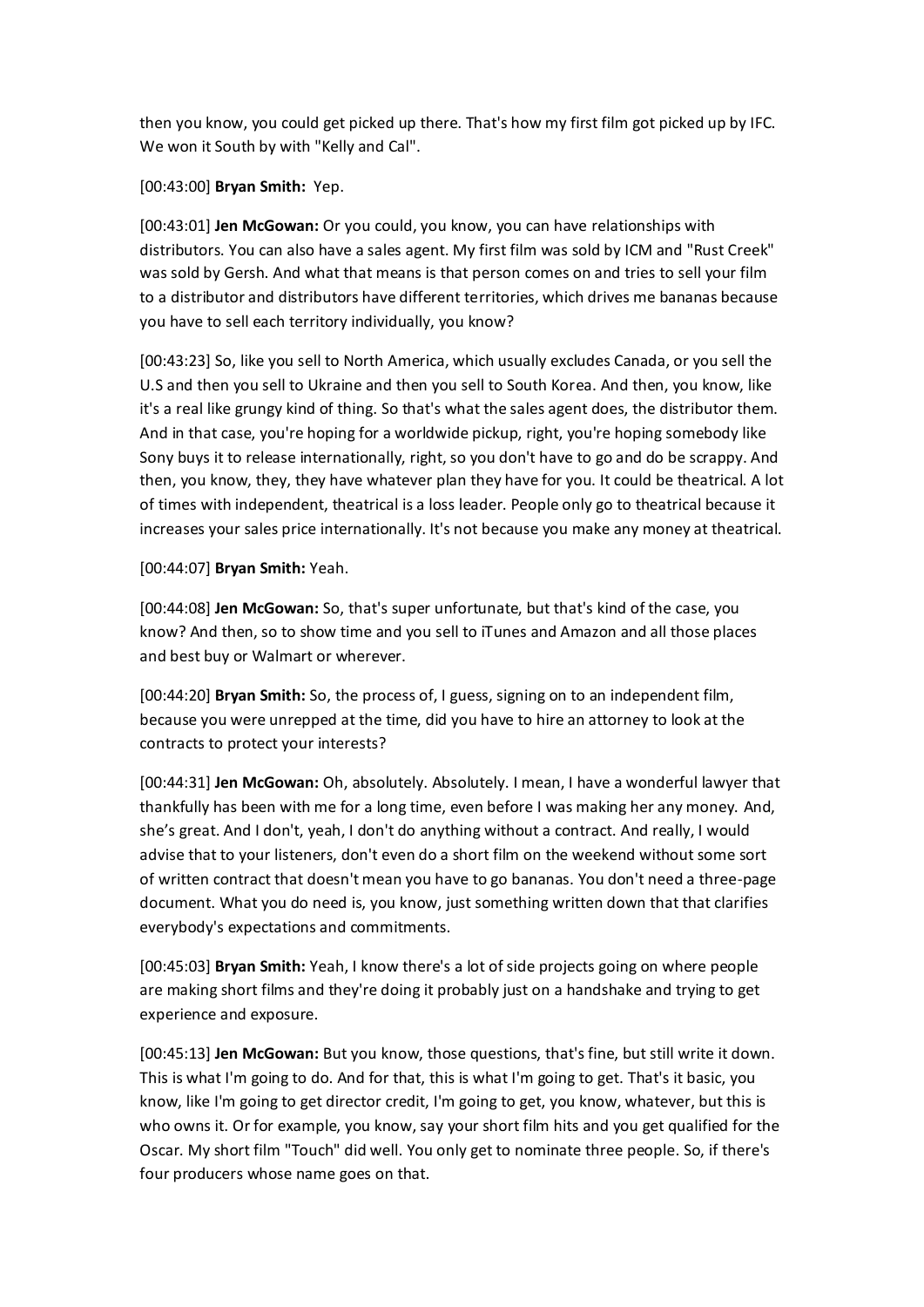[00:45:39] **Bryan Smith:** Right. You mentioned earlier that there was a turning point where women directors were sought after. So, what was that turning point? When did it happen and where are we now in that trajectory?

[00:45:54] **Jen McGowan:** Yeah, it's interesting. So, I think, I mean, look, the fact of the matter is it happens in waves and it has happened in waves over the course of our industry's history. It hasn't really stuck unfortunately. We'll see if this one does or not. I think, you know, some interest became peaked with me too when that happened, you know what, three years ago, four years ago.

[00:46:15] And I think it's still on everyone's minds. It's more challenging now because you cannot get extra people on set. You have a lot more at risk now, so you don't want to work with new people, but there's also benefits to working with women that you'll get a slightly different perspective that's new. Or you know, people of color or you'll, you'll get authenticity in a story that you don't even have access to. You know, you don't even know that you don't have that reach. So, I don't know. We'll see what happens. I mean, the numbers are still horrible, but they're, they're better than they were, but I'm curious to see if it sticks.

[00:46:54] **Bryan Smith:** I would think that the same dynamic would apply in politics as it does to film that if you have more women and people of color and transgender folks in the game, you're going to have a better representation in politics and films.

[00:47:11] **Jen McGowan:** Yeah, and it's just, it's just more dynamic. It's more interesting, it's more creative, it's lot less boring. And you know, those people need to be in positions of power too. They need to be in positions of, you know, executive roles and studio roles and producer roles. That's writers. Absolutely. It gets basically just to decrease the stranger danger factor. That's all, that's all it is.

[00:47:33] **Bryan Smith:** Yeah. And I would think too, that. Men are more likely to create movies that aren't going to age as well, because they're not as sensitive to like a joke that is just like, "what decade are we in?" I'm still seeing that.

[00:47:49] **Jen McGowan:** Absolutely, absolutely. Still seeing that, but I really, really resist any sort of generalization about any particular gender or ethnicity or whatever, 'cause I just. You know, there are some guys who are really sensitive and really woke and you'll get interesting stuff. So, I, by no means, am I saying a particular group should not make films. I'm just saying we should have more people from all groups making films, you know, If, you know, Joe Schmo massage wants to make whatever woman hating film fine, but there better be women making other films so that, so that we can choose a different perspective.

[00:48:31] **Bryan Smith:** Right. That makes a lot of sense. So, what do you have going on right now that you're excited about? If you can talk about it.

[00:48:39] **Jen McGowan:** I'm excited about a lot. I, so, and I super apologize to your audience. I find it so annoying when people say, "Oh, I can't talk about it" but unfortunately, I can't, I'm shooting a TV episode in March that I am over the moon excited about. So, maybe after March, I'll, I'll be on social tweeting about it, whenever I'm allowed. And then, I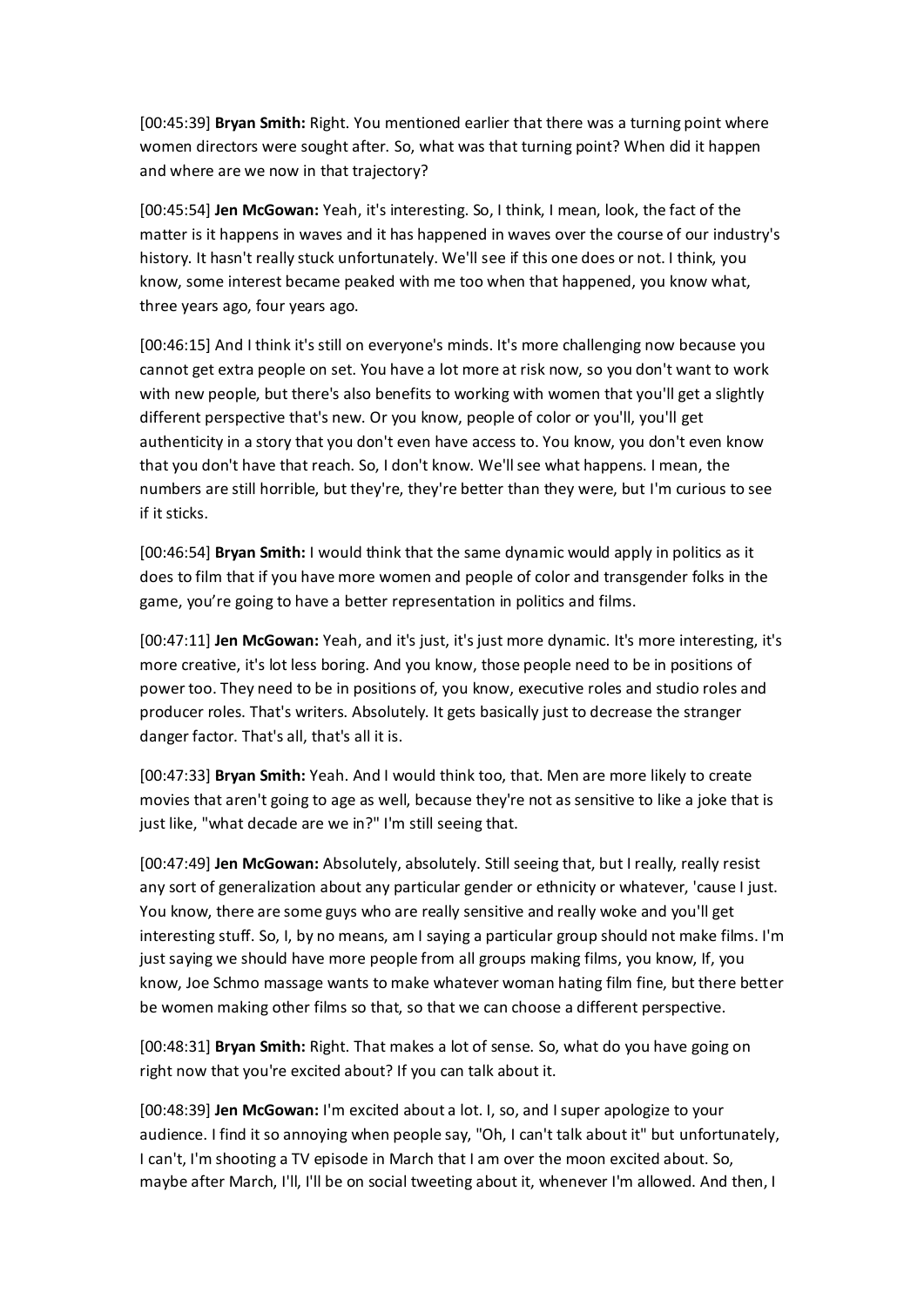just got an offer for a movie, you know, like a smallish movie, like a \$5 million movie. That script is amazing. So, I'm hoping that works out. And then I've got, like I said, I've got four scripts to read this week and I pitched on a big, really cool action movie I've had my second movie or second meeting on. So, I'm very, very lucky things are going well.

[00:49:25] **Bryan Smith:** In terms of television, directing versus film. I know Lynn Shelton straddled those two worlds really well and created amazing work in both the universes. But do you consider them to be different creatively? In other words.

[00:49:40] **Jen McGowan:** I really do.

[00:49:42] **Bryan Smith:** Yeah. Tell me what your thoughts are on that.

[00:49:44] **Jen McGowan:** Yeah, I think, I think they're very different. So, first of all, you have to, you have to specify, are we talking about episodic directing or are we talking about pilot directing or are we talking about, you know, miniseries kind of directing, you know?

## [00:49:57] **Bryan Smith:** Right.

[00:49:58] **Jen McGowan:** Because those are totally different things. When you're an episodic director, you're a guest, you're a day player, your job is to come in and make somebody else's show. That's your job. That's very different from what you're doing in a feature film. In a feature film, you have to be the one that leads everyone. You cannot be wavering about "I don't know, I want to consult you what do you think?" Nobody cares. They want to know what you want and they want to execute that. That's what is needed on a feature film, not an episodic directing. That's not the case, you know, pilot and, and more creative directing roles. It gets bigger, but still the writer is, is more powerful in television. Which is fine, it's a different form.

[00:50:44] **Bryan Smith:** Yeah. And I would imagine with like the "Twilight Zone" or "The Purge", you're coming into basically an ecosystem that has been operating without you for quite some time. And you just kind of have to find where your place is and just let the people do what they're going to do, and you do what you're going to do.

[00:51:02] **Jen McGowan:** That's right. And that's what gets back to what I was saying about in the film. If you don't know what your role is, singularly, that's a difficult transition to make. And, luckily with both "The Purge" and "Twilight Zone", they were not, they're not really serialized, you know, "The Purge" kind of was, but season one and season two were separate.

[00:51:22] And the "Twilight Zone", obviously every episode is totally on its own. There's the world of the Twilight zone that we understand the visual world and the tone. But there's not like the same actors that are in every single thing. So, I did get to have a lot more creative control than I would if I were hardcore episodic, like I'm going into something that's on, it's it, you know, maybe it's not like it's on its eighth season and the same actors from the beginning.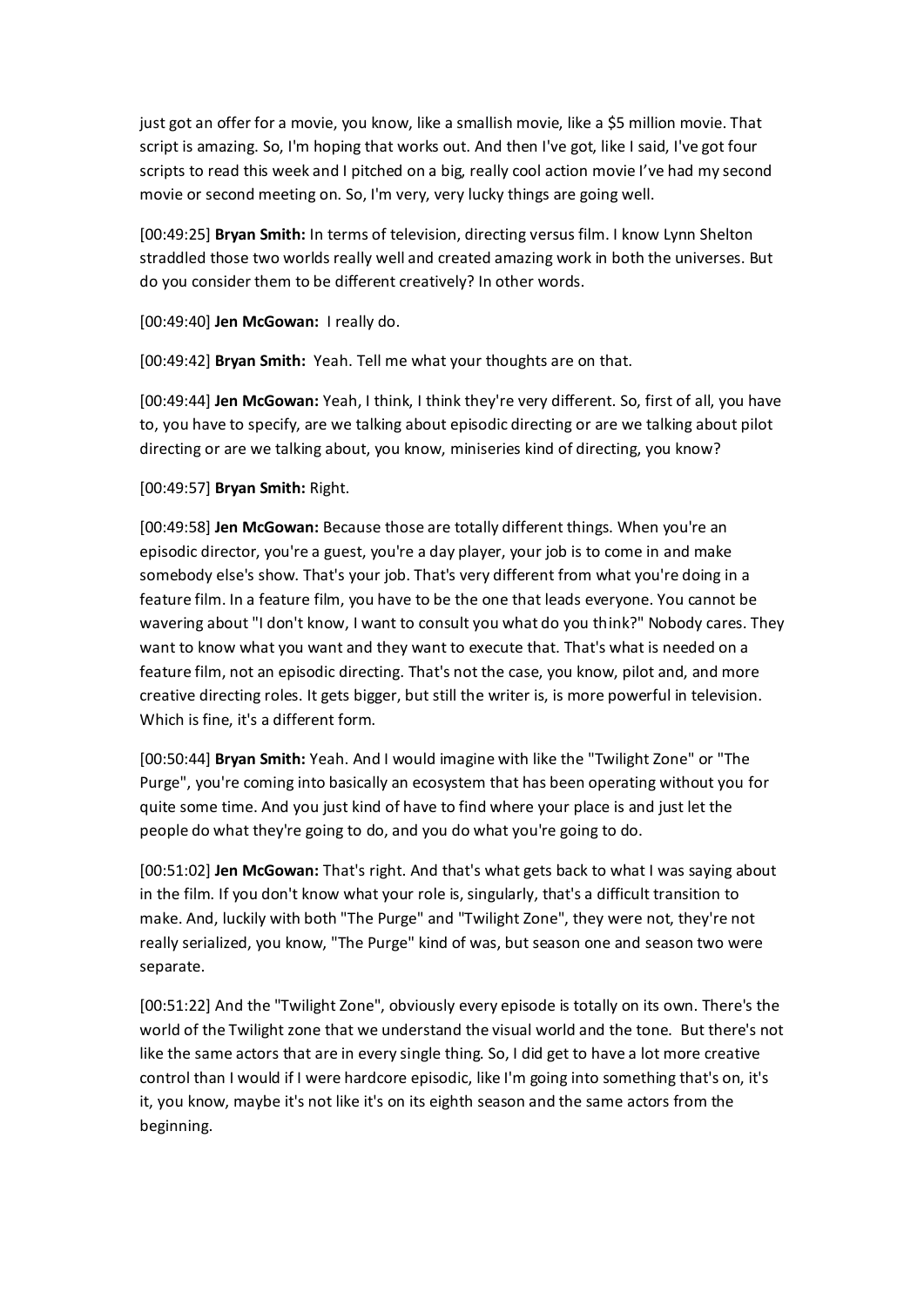[00:51:45] That's real episodic directing you, you have to, that is a skill and a talent and, you know.

[00:51:53] **Bryan Smith:** Yeah. Well, it sounds like you are hitting it out of the park in both worlds at this point. And you're directing television, you're getting scripts sent to you. You're attached to a \$5 million budget feature film, pretty exciting stuff.

[00:52:08] **Jen McGowan:** It's very exciting. I, you know, this is what I've been working for for the last 20 years. So it's, it's very exciting.

[00:52:14] **Bryan Smith:** Well, congratulations. I have one, one final question for you. And it's a question I often ask of my guests at the end of the interview. And it's this, what advice would you give to young people or even older folks who want to get into the industry of filmmaking television or even theater, because you did get your start in theater at Tisch.

[00:52:37] **Jen McGowan:** So, I heard something. I think it was on like a, what was it, a cooking show? It was this like Michelin star rated chef. He said, and he just sent us in an offhanded way, the expression, "mastering your own style, becoming an expert in your own style." I think that's something that's very important actually. It's important that you determine what your tastes are, what your perspective is. What you like and what you don't like, not trying to be something that already exists. You know, the thing that already exists, we have it, we don't need it anymore. We don't need another version of that. What we need is the thing that only you can do or see or say. So, I would encourage people to focus on that.

[00:53:24] **Bryan Smith:** Oh, that's powerful. One of the reasons I started this podcast in a way I felt like I did not know what my voice was or what my point of view was. And I feel like by talking to folks who have found their voice and have found their own unique perspective on the arts and where they fit into that world, that I can be inspired by that. So, I'm glad that you framed it that way.

[00:53:53] **Jen McGowan:** And by the way, it's not as scary as like, I feel things like, Oh, for your voice, your vision, you know, it's really just your taste. What do you like, what do you like, what do you not like? That's it just figure out what that is and listen to those impulses.

[00:54:07] **Bryan Smith:** Yeah. And to do that, it sounds like you need to jump in and try theater, if that doesn't light your fire, then try something else and get on set and do it, do the thing. Yeah.

[00:54:18] **Jen McGowan:** Make stuff, make stuff, and put yourself out there. Yeah.

[00:54:22] **Bryan Smith:** Jen McGowan has been a real pleasure to talk to you. Thanks for making time for me.

[00:54:26] **Jen McGowan:** Thanks for having me.

[00:54:29] **Bryan Smith:** Hey, thank you for listening and I hope you enjoy today's episode. If so, I have a favor to ask. Can you go to wherever you listen to podcasts and leave me a review? Your feedback is what keeps this podcast going. You can also check us out on